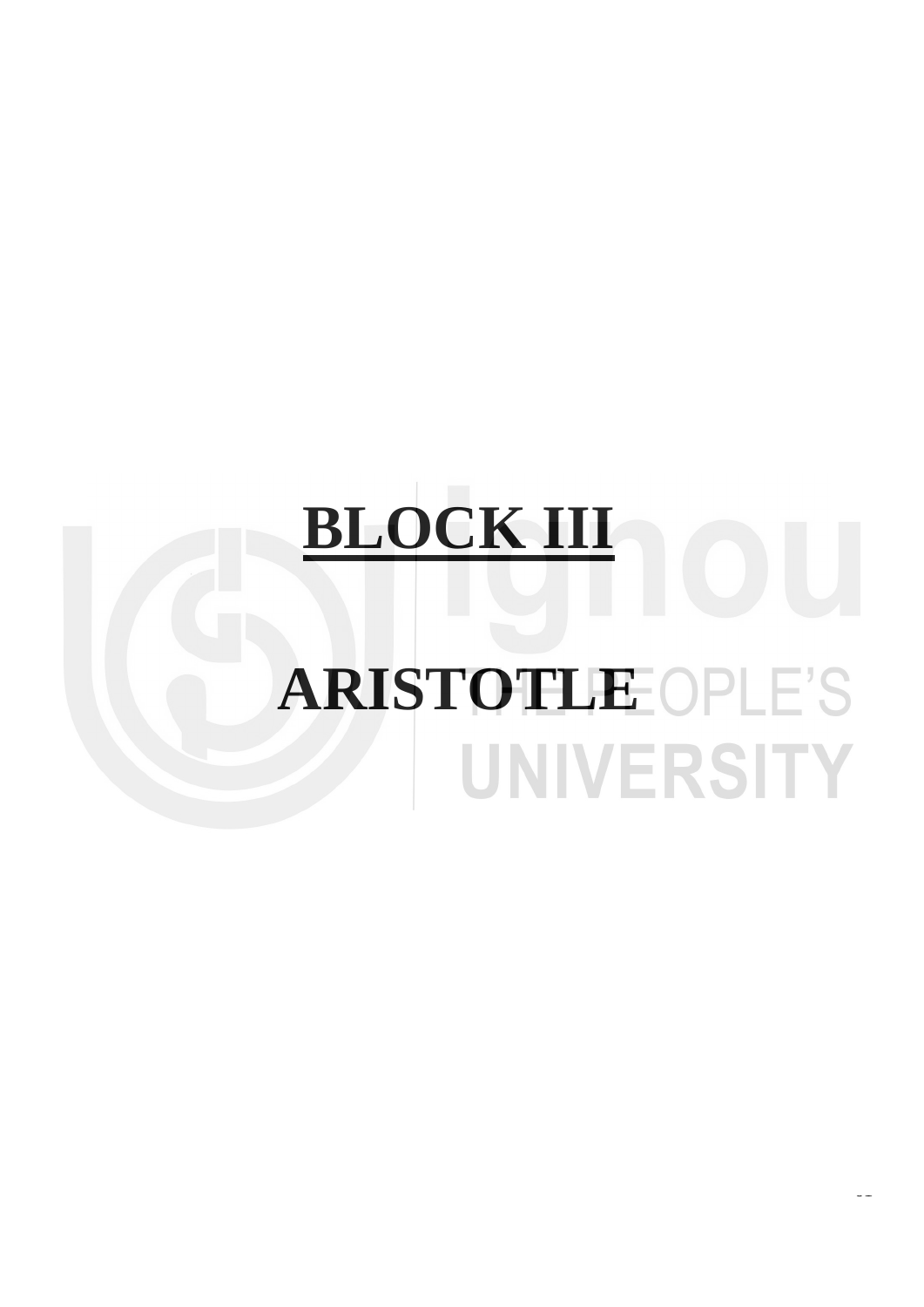### **BLOCK III INTRODUCTION**

Aristotle along with teacher Plato has a pre-eminent place as the great masters and teachers in the Western philosophical tradition. However, their methods differed – Aristotle is seen as a moderate and realist while Plato is regarded as an idealist, utopian and radical. At the same time, Aristotle is also seen as the father of the discipline of Political Science as he systematically analysed, classified and criticised the existing constitutions of his time. Aristotle was one of the earliest thinkers to use the comparative method in this endeavour. Aristotle's idea of citizen based on the virtue of being a ruler and ruled is a relevant cornerstone of modern liberal democracies. Similarly, Aristotle's notion of justice as fairness and justice based on the principle of reciprocity has influenced future scholars of political theory and political philosophy. Aristotle's understanding that different contexts demand different forms of government is a relevant point to understand the significance of context in defining political experiments and experiences. Relevance of Aristotle's ideas is eminent in the fact that for some contemporary issues and challenges in politics, his ideas act as a signpost. Aristotle also made tremendous contribution to research as his Lyceum was first research institute where scholars and investigators came together for collaborative inquiry and documentation. He was also the first person to establish a research library with systematic collection of works to be used by other scholars. Given his vast knowledge in diverse fields, Italian poet Dante referred to Aristotle as "the master of those who know."

## THE PEOPLE'S UNIVERSITY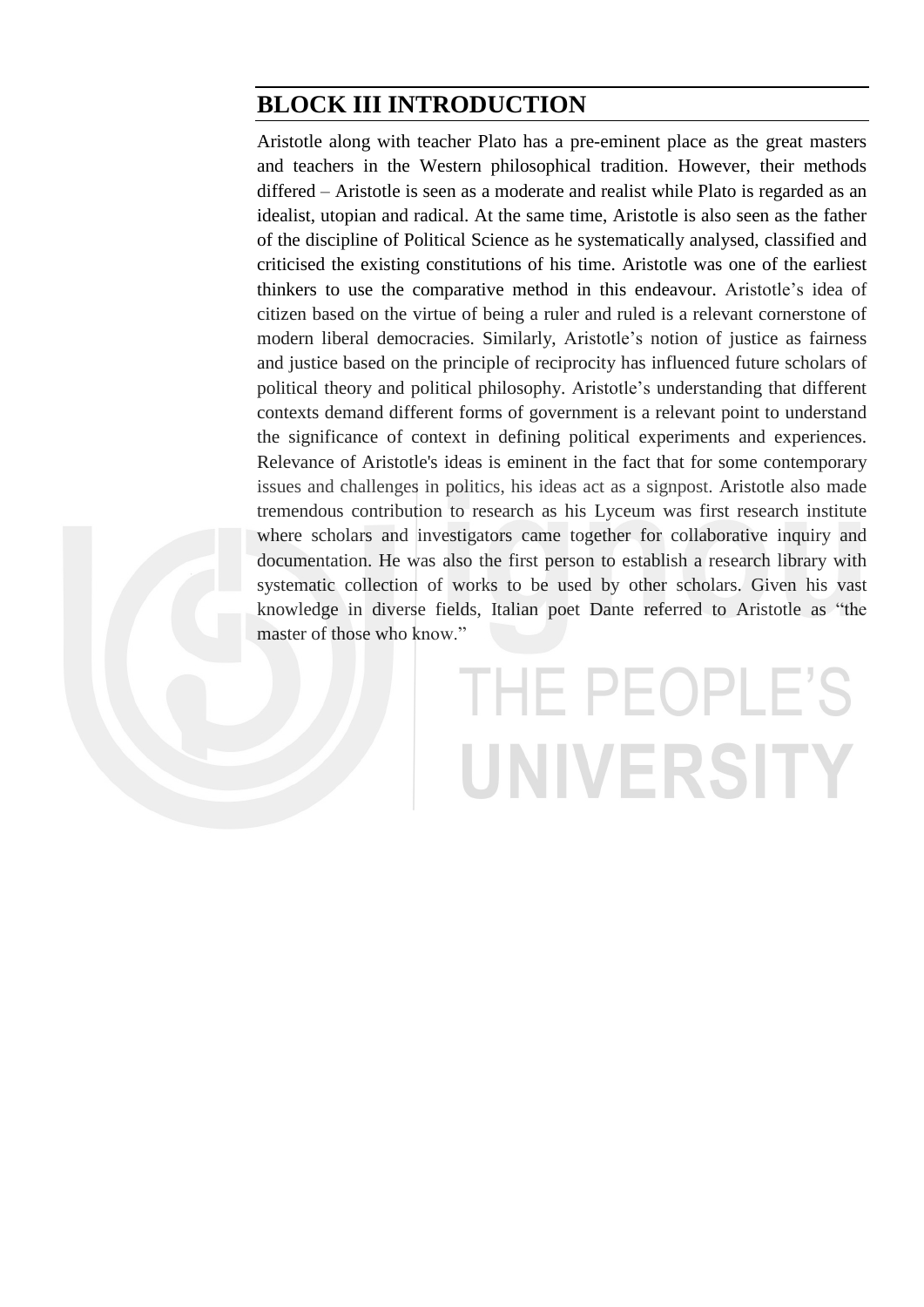## **Aristotle: State and UNIT Good Life 5 ARISTOTLE: STATE AND GOOD LIFE (***ENDAEMONIA***) ⁎**

#### **Structure**

- 5.0 Objectives
- 5.1 A Brief Outline of Aristotle's Life
- 5.2 Forms
- 5.3 Virtue
- 5.4 State and Good Life
- 5.5 Criticism of Aristotle's State and Good Life
- 5.6 Let Us Sum Up
- 5.7 References

1

5.8 Answers to Check Your Progress Exercises

## **5.0 OBJECTIVES**

In this chapter, a brief introduction to the life of Aristotle is given to understand the context in which his political philosophy developed. The chapter also explores the points of convergence and divergence between the teacher and the student; that is, Plato and Aristotle, in their approach to understand the relationship between form and matter. Further, the unit explains how Aristotle perceived virtue and its relevance in a political community. The next section focuses on Aristotle's theory of the state and the concept of good life. After, reading this unit students will be in a position to understand the context and text in which Aristotle's concept of the state and good life evolved.

## **5.1 A BRIEF OUTLINE OF ARISTOTLE'S LIFE**

Aristotle (c. 384 B.C.E to 322 B.C.E) was an Ancient Greek philosopher and scientist. He was born in Stagira, a small town on the northern coast of Greece. His father, Nicomachus, was a court physician to the Macedonian king Amyntas II. Although Nicomachus died when Aristotle was just a young boy, Aristotle remained closely affiliated with and influenced by the Macedonian court for the rest of his life. Little is known about his mother, Phaestis. She is also believed to have died when Aristotle was young.After Aristotle's father died, Proxenus of Atarneus, who was married to Aristotle's older sister, Arimneste, became Aristotle's guardian until he came of age. When Aristotle turned 17, Proxenus sent him to Athens to pursue higher education. At the time, Athens was considered the academic centre of the universe. In Athens, Aristotle enrolled in

<sup>⁎</sup> Dr Rashmi Gopi, Assistant Professor, Miranda House, University of Delhi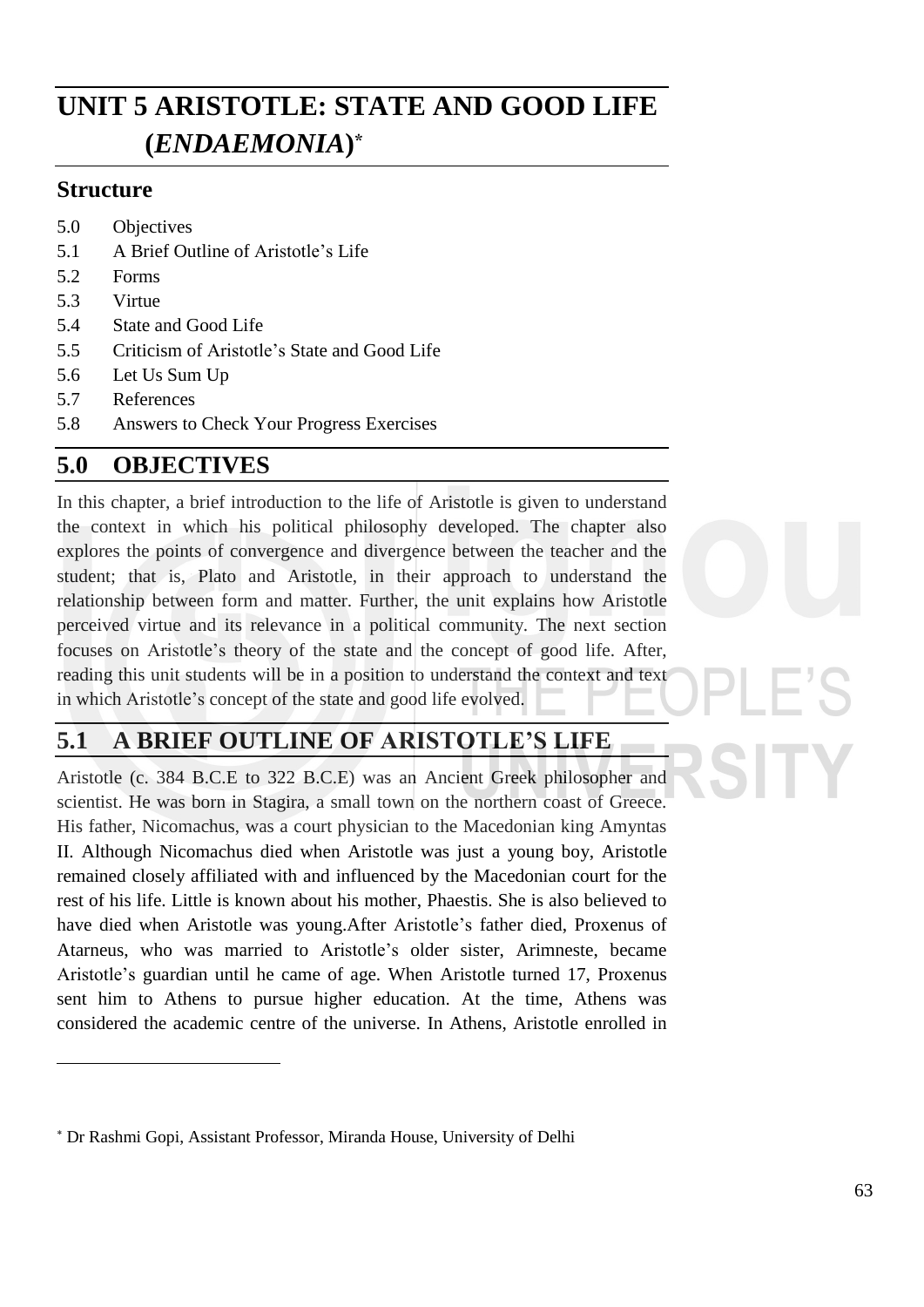Plato's Academy, Greece's premier learning institution and proved himself as an exemplary scholar. Aristotle maintained a relationship with Greek philosopher Plato, himself a student of Socrates and his Academy for two decades until Plato's death in 347 B.C.E.Aristotle was not there as an Athenian citizen in origin and he remained a foreigner. For a man who would become renowned for having insisted that the activities of a citizen, taking turns in ruling and being ruled, was the optimum life for the fulfilled man who by nature was a polis-living animal, his foreigner status in the Athens where he taught and lived was, at least, a notable irony. Many of Aristotle's views were the result of a critical reflection on Plato's teachings. Aristotle's approach led to another way of seeing and understanding the same world that Plato settled. He would come to reject some of Plato's explanations of that agreed world, by finding other causes that were more numerous, obvious and demonstrable than a single, separate, transcendent and unifying Form of the Good to elucidate the way things are. This difference between the two philosophers is often thought to be exemplified for any visitor to the Vatican in Rome who is able to admire Raphael's famous Renaissance painting *The School of* Athens. In this painting, Plato and Aristotle are shown in discussion. Plato points to the heavens while Aristotle, holding a copy of his *Ethics* in his left hand, extends his right hand in front of him and appears, by this gesture, both to be restraining Plato's transcendental enthusiasm and to be encompassing the material world before him. Because Aristotle had disagreed with some of Plato's philosophical treatises, Aristotle did not inherit the position of director of the Academy, as many imagined he would.

After Plato died, Aristotle's friend Hermias, king of Atarneus and Assos in Mysia, invited Aristotle to court. There with like-minded friends and collaborators, Aristotle carried out scientific research. In 343 B.C.E. Aristotle was called to the Macedonian court to serve as tutor to Philip's son, Alexander, who was then thirteen years of age. His final twelve years, Aristotle spent in the school established by him called Lyceum. It was said that Aristotle collected an extraordinary library which later became the model for the famous library in Alexandria. Aulus Gellius (a second century C.E Roman) described how Aristotle taught. In the evenings he opened his lectures to young men who were interested and he spoke apparently more informally, on rhetoric, the cultivation of quick wit and civic education. But in the mornings his lectures were restricted to those whom he judged to have sufficient education, were keen to learn and to work hard and they listened to his more exacting investigations of nature and dialectical discussion. It was at this time that he clarified his views on ethics and politics. In 323 B.C.E., Alexander the Great died at the age of 32. Athens decided on war with Antipater. Aristotle was charged with immorality and he abandoned Athens for Chalcis, where his mother's family had some property. He went there with a freed woman, Herpyllis, with whom he had lived after the death of his wife and he died in the following year in 322 B.C.E. He was 62 or 63. Aristotle wrote an estimated 200 works, most in the form of notes and manuscript drafts touching on reasoning, rhetoric, politics, ethics, science and psychology. They consist of dialogues, records of scientific observations and systematic works. His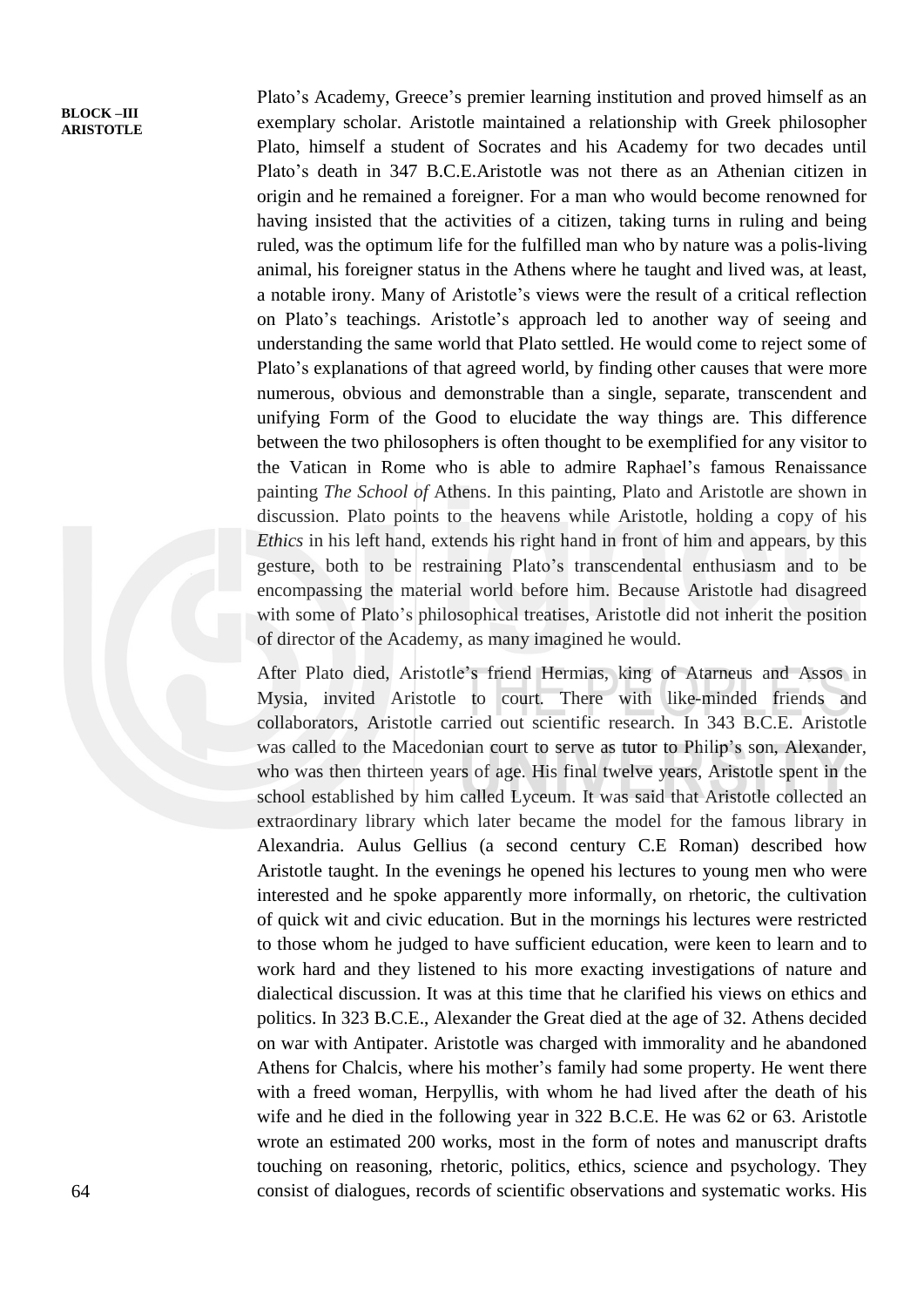student Theophrastus reportedly looked after Aristotle's writings and later passed them to his own student Neleus, who stored them in a vault to protect them from moisture until they were taken to Rome and used by scholars there. Of Aristotle's estimated 200 works, only 31 are still in circulation. Most date to Aristotle's time at the Lyceum.

#### **5.2 FORMS**

Aristotle positioned sensible particulars at the centre of his enquiry. Aristotle strongly believed in the reality of the physical world and in its study as an essential instrument of knowledge. For him, the source of our knowledge is perception which is the result of particular sensations. Sensation is a vital precondition of knowledge. Although sensation on its own does not yield knowledge. Experience, for Aristotle, is a kind of knowledge of individual somethings. But the principles or foundations of this knowledge are reached or revealed by induction from sensation. Induction is the process of reasoning from particular cases to general conclusions. Knowledge relies on induction and observation. Induction and observation give rise to commonly accepted views which can be subject to error. But it is only through these opinions that the truth can be teased out. Knowledge comes from the psyche's capacity to generalise, based on its perception of particulars and these generalizations are then subject to a kind of logical or rational testing. Knowledge then depends on the correct interpretation of that direct acquaintance with individuals that is provided by the bodily senses.

Though Aristotle learned much of what he knew about philosophy from Plato, his ideas grew so far removed from his teacher's that he directly challenged many Platonic ideas in his writing. In *Book VII* of Aristotle's *Metaphysics*, he particularly mentions the theory of 'forms' which Plato introduced in his text, *The Republic*. Aristotle then recommends his own theory of forms, which is quite different from Plato's. Both Plato and Aristotle acknowledged that there are two critical elements that compose all things that exist: the form and the matter in which the form manifests itself. However, Aristotle's reflection of being led him to disagree with Plato on the relationship between form and matter. Though both Plato and Aristotle mention form as one of the main components of things that exist, their ideas of just what form is were quite dissimilar. In Plato's *The Republic*, narrator Socrates explains the 'form of the good' to his friend Glaucon as 'what gives truth to the things known and the power to know to the knower'. He might just be giving his definition of 'good,' until he goes on to say that 'the good is not being, but something yet beyond being, superior to it in rank and power'. He compares the form of the good to the sun, saying that the form of the good is 'sovereign of the intelligible kind and place, as is the sun of the visible.' This analogy of Plato is difficult to comprehend. He is saying that there is an 'intelligible realm' where the forms of things such as justice, good and beauty can only be conceived of with the mind. The representations of these things on Earth, according to Plato, are just weak reflections of the perfect forms in the intelligible world. He believes that the goal of a philosopher is to come to know

**Aristotle: State and Good Life**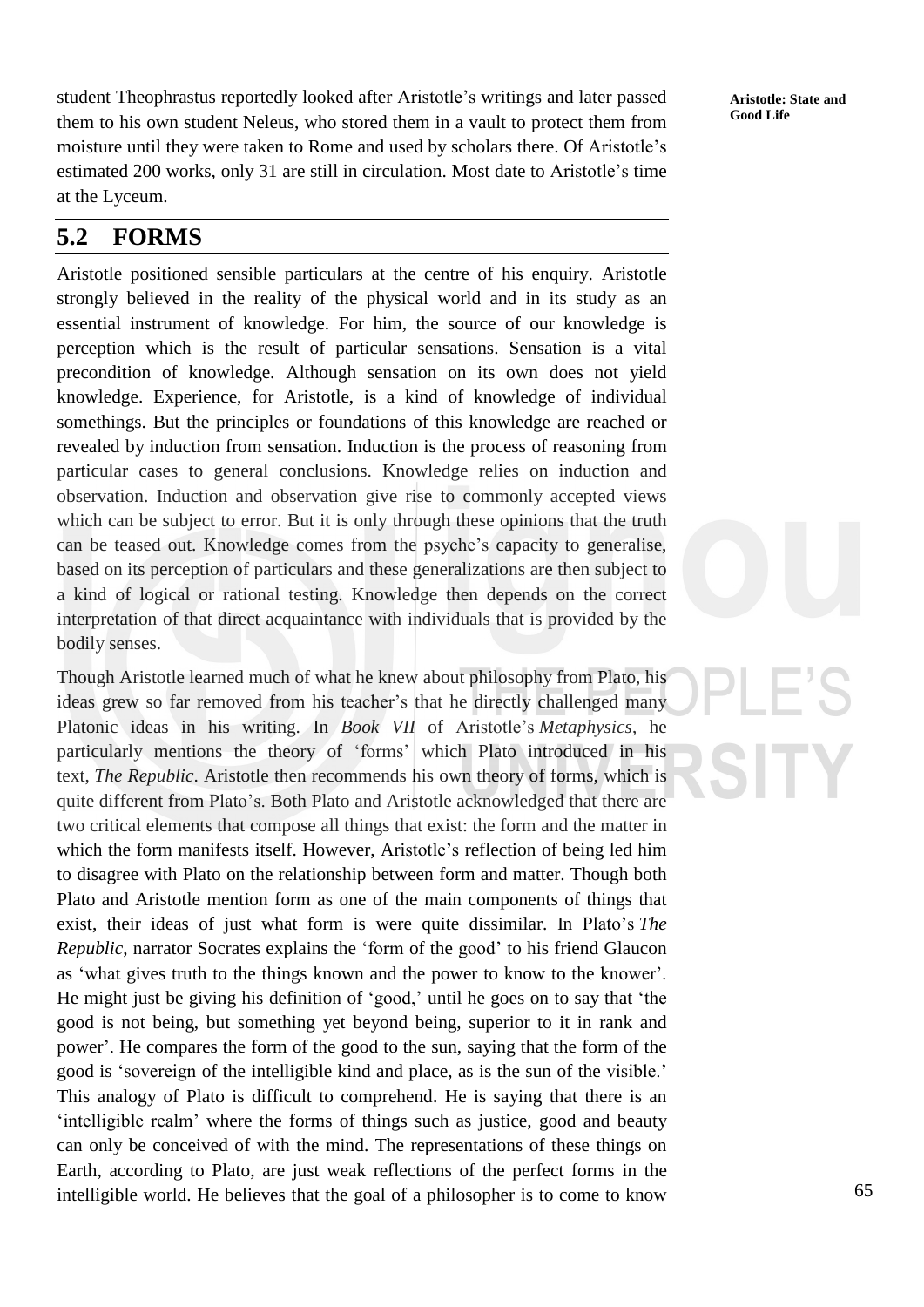and understand these forms. However, Plato's forms are not just ethical concepts. He also notes that students of geometry 'use visible forms and make their arguments about them, although they are not thinking about them but about the things that they are like'. For instance, you can draw a square with a diagonal and argue that the diagonal divides the square in half, but you aren't really talking about what you've drawn, you're talking about the concept of a square and diagonal or as Plato would say, their forms.

As Aristotle systematically studied what it is to be, he drew conclusions that lead him to reject Plato's theory of forms. Aristotle tells us that 'a thing comes to be from its need or from its subject which we call the matter'. What he means is that all things must have matter, from which they come into existence. A chair might come to be from wood, which is why we call it 'of-wood,' or 'wooden.' However, another thing must be present for anything to come to be: the form. Aristotle defines a form as 'whatever the shape in the perceptible thing ought to be called'. For example, wood might take on the form of a house or concrete might take on the form of a sidewalk or a seed might take on the form of a tree. Aristotle says that "the form does not come to be and there is no coming to be of it". According to him, both form and matter are necessary for anything to come to be and when things come to be, it is not a matter of creating one or the other, but of combining them. For example, a shoe might be created by forming leather into the correct shape, but the shoemaker creates neither leather nor the shape of the shoe. Shoemaker merely combines these two elements of being.

The consideration of the roles of form and matter led Aristotle to ask whether there could be any such thing as a form apart from matter. Contrary to Plato, Aristotle says that it is not. This is his way of saying that it is impossible for a form to exist without matter, for both must be there for anything to come to be. There can be no form of a table without any existing tables. One could talk about a table apart from its materials, but 'it is not a thing and something definite'. In other words, it is not an actual table. Aristotle continues that it is evident, then, that the forms, construed as things apart from particulars, are useless as causes, at any rate of comings to be and of substances; this role, at any rate, is no reason for these forms to be substances in their own right. Aristotle dismissed Plato's forms without empirical groundings (particular experience) and matter as "useless."

However, a careful consideration of both Plato and Aristotle's arguments shows that they do not inevitably contradict each other. Aristotle countered Plato's ideas by saying that forms without matter could not be 'something definite;' they could not actually, physically exist. Plato never claimed that forms were anything 'definite,' though. In fact, he specifically said that forms reside in the 'intelligible realm.' If we take Plato's intelligible realm to be not some parallel universe that the perfect forms of everything reside in, but rather the realm of our own thoughts and ideas, then in a way both philosophers are correct. As Aristotle said, form cannot really exist without matter. There is no 'house apart from bricks.' However, the ideas of things can be thought of and talked about because we have a mutual understanding of the forms of objects and ideas. This seems to be what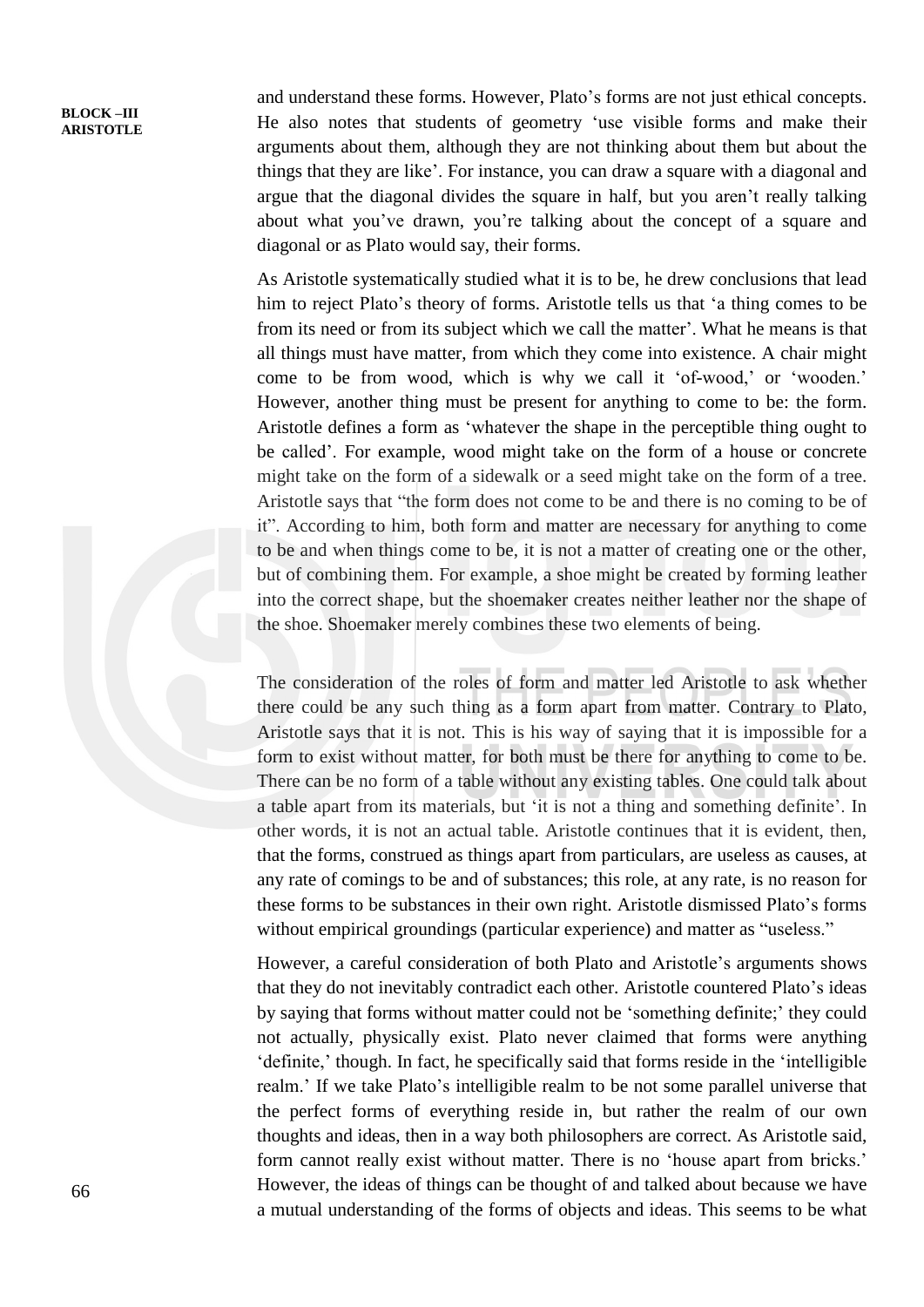Plato really meant when he described forms. Students of geometry can discuss squares with perfectly equal sides and right angles, even if they cannot draw a perfect square, because they all understand the form of a square.

Both Plato and Aristotle present carefully thought out arguments regarding the nature of forms in objects. It was probably inevitable that Aristotle countered Platonic ideas in his writings, for philosophy, like all sciences, is the process of continually challenging previous beliefs in the search for knowledge. At first glance, it is not apparent that Plato and Aristotle's arguments are not truly contradictory, especially when Aristotle so readily and openly denounces Plato's theory. However, it is often the case with two opposing viewpoints that the best solution is some combination of the two, and this may be true for the question of forms. Although it is true that forms do not exist without matter in the physical world, having an understanding of forms as perfect conceptions of things we find in the physical world may be necessary for understanding and talking about the world around us.

#### **Check Your Progress Exercise 1**

- Note: i) Use the space given below for your answer. ii) Check your progress with the model answer given at the end of the unit.
- 1. What is the primary difference between Plato and Aristotle in understanding 'forms'?

…………………………………………………………………………...…… …………………………………………………………………………...…… …………………………………………………………………………...…… …………………………………………………………………………...…… …………………………………………………………………………...…… …………………………………………………………………………...……

## **5.3 VIRTUE**

Aristotle' views about virtue can be located in two of his works : the *Nicomachean Ethics* and the *Eudemian Ethics*. The words "*Eudemian*" and "*Nicomachean*" were added later, perhaps because the former was edited by his friend, Eudemus, and the latter by his son, Nicomachus. It is widely presumed that the *Nicomachean Ethics* is a later and improved version of the *Eudemian Ethics*. Aristotle's search for *the* good is a search for the *highest* good and he believes that the highest good, whatever it turns out to be, has three characteristics: it is desirable for itself, it is not desirable for the sake of some other good and all other goods are desirable for its sake. According to Aristotle, if we use reason well, we live well as human beings. Doing anything well needs virtue or excellence and therefore living well consists in activities caused by the rational soul in accordance with virtue or excellence. Living well contains in doing something, not just being in a certain state or condition. It involves in those

**Aristotle: State and Good Life**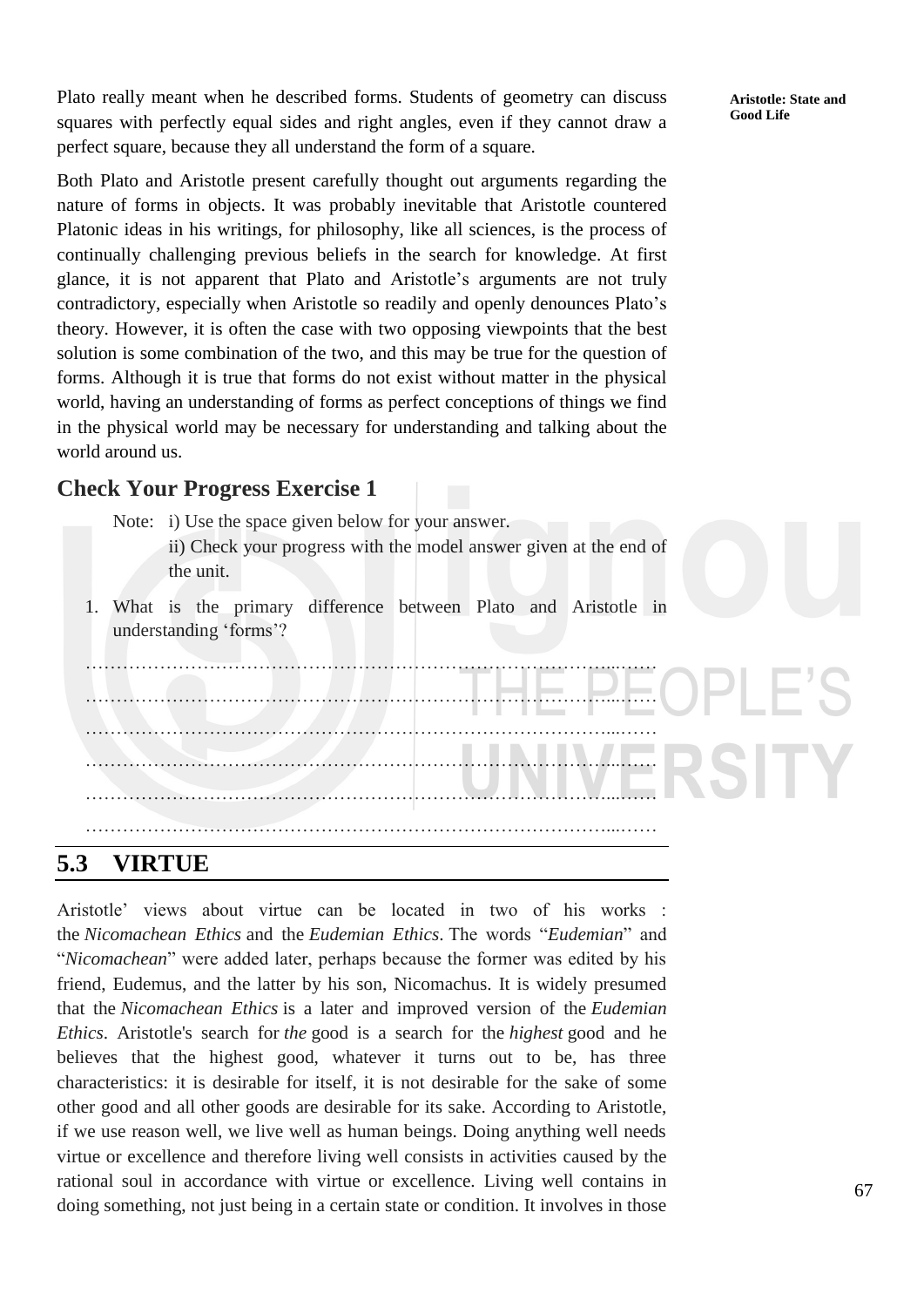lifelong activities that actualize the virtues of the rational part of the soul. Also, Aristotle makes it clear that in order to be happy one must possess other goods as well—such goods as friends, wealth and power. For Aristotle, one's happiness is endangered if one is severely lacking in certain advantages—if, for example, one is extremely ugly or has lost children or good friends through death. Then that means, to a certain level, living well requires good fortune. However, Aristotle insists, the highest good, virtuous activity, is not something that comes to us by chance. Although we must be fortunate enough to have parents and fellow citizens who help us become virtuous but ultimately it is we ourselves who share much of the responsibility for acquiring and exercising the virtues.

Aristotle separates two kinds of virtue: those that relate to the part of the soul that engages in reasoning (virtues of mind or intellect) and those that connect to the part of the soul that cannot itself reason but is nevertheless capable of following reason (ethical virtues, virtues of character). Intellectual virtues are in turn divided into two sorts: those that pertain to theoretical reasoning, and those that pertain to practical thinking.



Aristotle maintains that the virtues differ from the crafts and all branches of knowledge in that the former involve appropriate emotional responses and are not purely intellectual conditions. Likewise, every ethical virtue is a condition midway (a "golden mean" as it is popularly known) between two other states, one involving excess and the other deficiency. Further, Aristotle says, the virtues are no different from technical skills: every skilled worker knows how to avoid excess and deficiency and balances a midway between two extremes. For instance, the courageous person judges that some dangers are worth facing and others not and experiences fear to a degree that is appropriate to his circumstances. The courageous man lies between the coward (who flees every danger and experiences excessive fear) and the rash person (who judges every danger worth facing and experiences little or no fear). Aristotle argues that this same topography applies to every ethical virtue: all are located on a map that places the virtues between states of excess and deficiency. However, Aristotle highlights the fact that finding the balance or midway between excesses and deficiency depends on particular context in which an individual is situated, there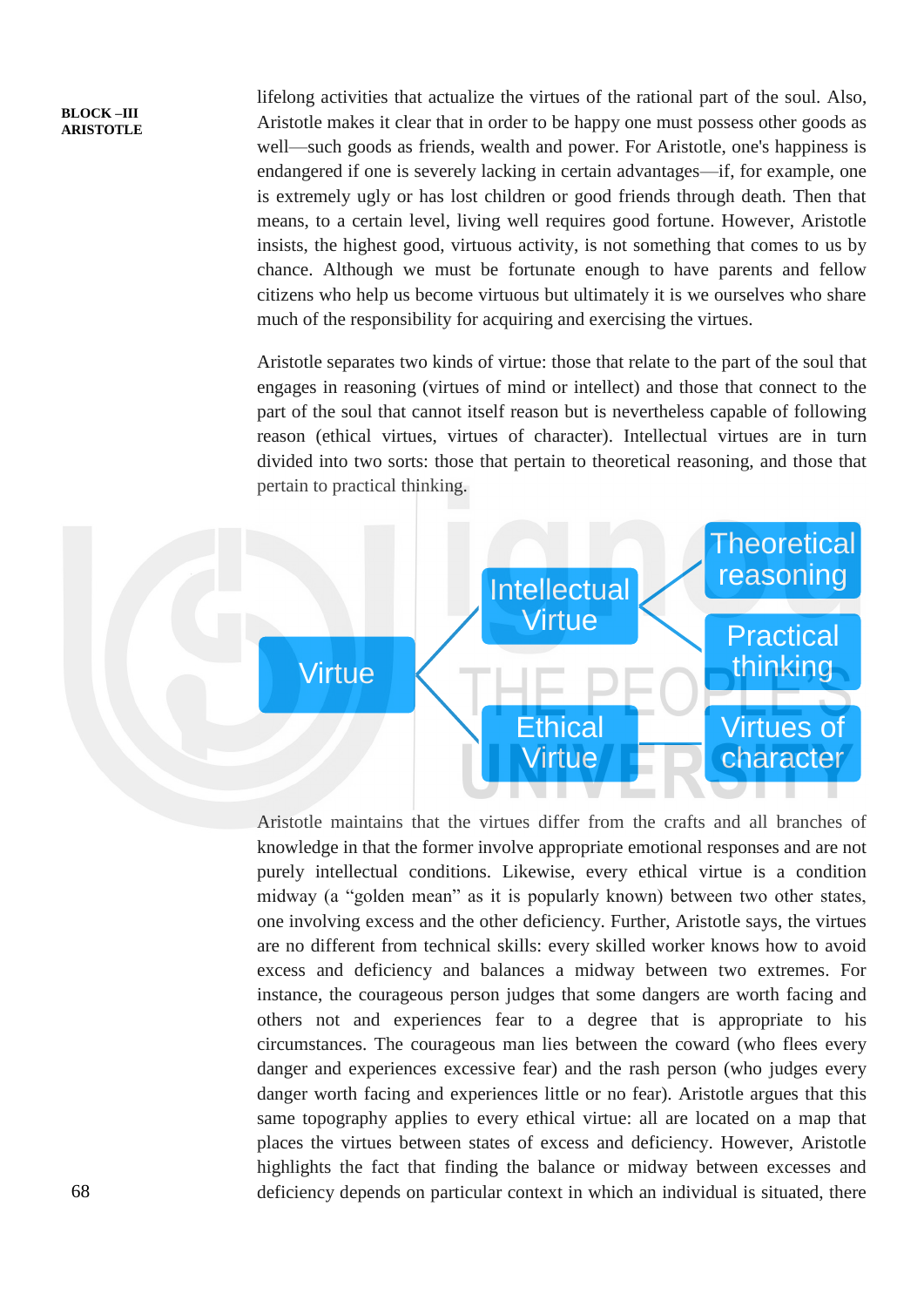is no universal way to this. Discovering the mean in any given situation is not a mechanical or thoughtless procedure, but requires a full and detailed acquaintance with the circumstances. His theory explains the nature of virtue, but what must be done on any particular occasion by a virtuous agent depends on the circumstances. But, Aristotle makes it clear that certain emotions (meanness, shamelessness, envy) and actions (adultery, theft, murder) are always wrong, regardless of the circumstances.

The initial point for practical reasoning: Practical reasoning always assumes that one has some end, some goal one is trying to achieve; and the task of reasoning is to decide how that goal is to be reached. It has to be kept in mind that practical reasoning is correct only if it begins from a correct premise. Then what is it that assures the correctness of its starting point? Aristotle answers: "Virtue makes the goal right, practical wisdom the things leading to it". A good person starts from meaningful concrete ends because his habits and emotional orientation have given him the ability to know that such goals are within reach, here and now. Those who are flawed in character may have the rational skill needed to achieve their ends—the skill Aristotle calls cleverness but often the ends they seek are worthless. The cause of this deficiency lies not in some impairment in their capacity to reason but in the training of their passions. Aristotle reasons that the happiest kind of life is that of a philosopher, someone who exercises, over a long period of time, the virtue of theoretical wisdom and has sufficient resources for doing so. One of his reasons for thinking that philosopher's life is superior to the second-best kind of life—that of a political leader, someone who devotes himself to the exercise of practical rather than theoretical wisdom—is that it requires less external equipment. The grandest expression of ethical virtue requires great political power because it is the political leader who is in a position to do the greatest amount of good for the community. The person who selects to lead a political life and who targets at the fullest expression of practical wisdom, has a standard for deciding what level of resources he needs: he should have friends, property and honours in sufficient quantities to allow his practical wisdom to express itself without obstruction. But if one selects instead the life of a philosopher, then one will look to a different standard—the fullest expression of theoretical wisdom—and one will need a lesser supply of these resources. If one opts for the life of a philosopher, then one should keep the level of one's resources high enough to secure the leisure necessary for such a life but not so high that one's external equipment becomes a liability and a disturbance rather than an aid to living well. The philosopher will need to determine, in particular situations, where justice lies, how to spend wisely, when to meet or avoid a danger and so on. All of the normal problems of ethical life remain and they can be solved only by means of a comprehensive understanding of the particulars of each situation. Having philosophy as one's ultimate aim does not put an end to the need for evolving and exercising practical wisdom and the ethical virtues.

Aristotle believes that the intellectual virtues were acquired by inheritance and education and the ethical ones through the imitation of practice and

**Aristotle: State and Good Life**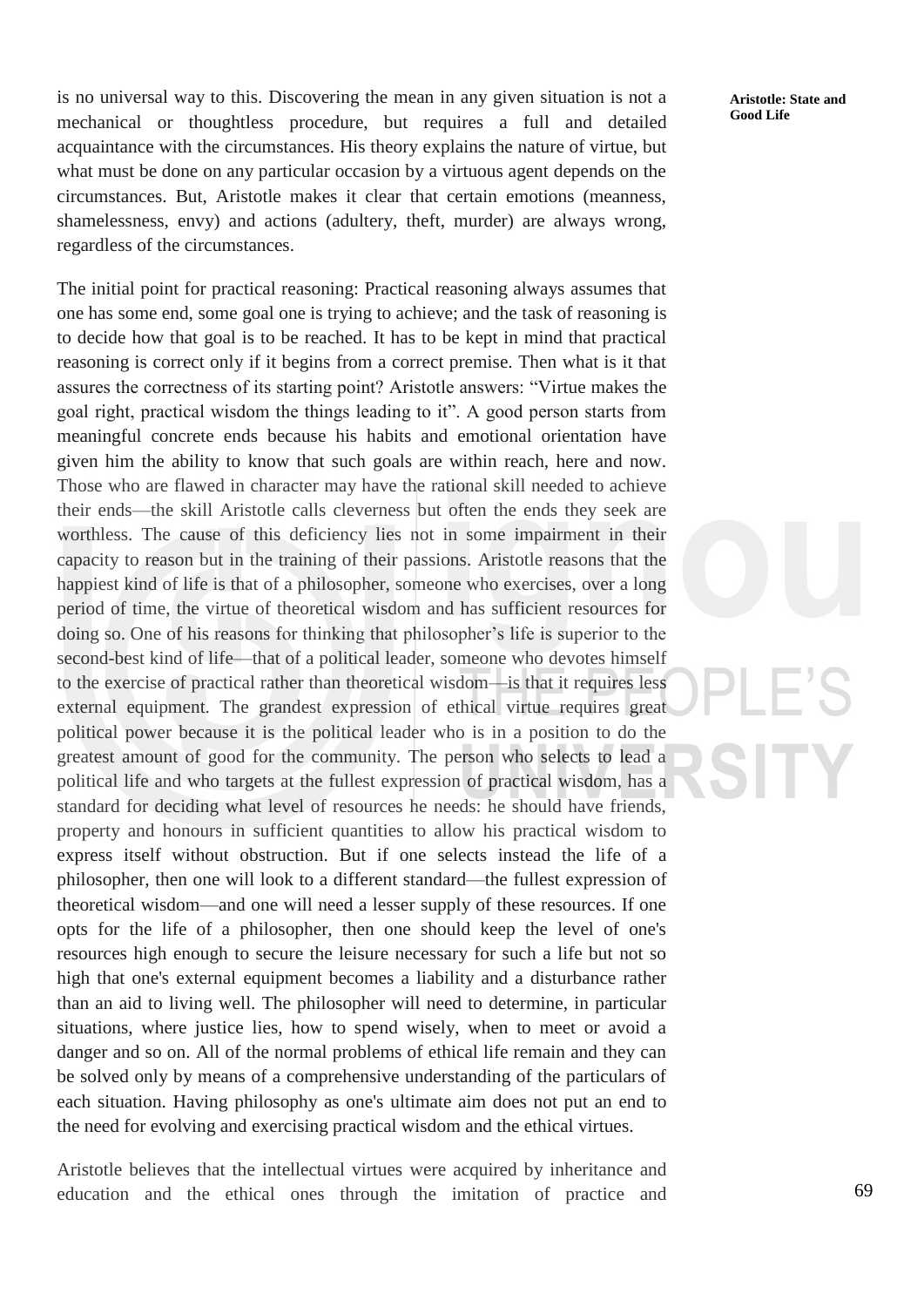#### **BLOCK –III ARISTOTI F**

habit. According to Aristotle the highest virtue is intellectual contemplation. In addition, Aristotle mentions twelve virtues and they are as follows:

- Courage bravery and valour (mean between cowardice and rashness)
- Temperance self-control and restraint (mean between insensibility and over-indulgence)
- Generosity (mean between stinginess and extravagance)
- Magnanimity (mean between pettiness and vulgarity)
- Pride self-confidence (mean between timidity and conceit)
- Proper ambition (mean between under-ambition and over-ambition)
- Good Temper equanimity, level headedness (mean between impassivity and ill-temper)
- Friendliness and friendship conviviality and sociability on the one hand and camaraderie and companionship on the other (mean between unfriendliness and flattery)
- Truthfulness straightforwardness, frankness and candour (mean between false modesty and boastfulness)
- Wit sense of humor meaninglessness and absurdity (mean between humourlessness and buffoonery)
- Proper shame (mean between shamelessness and excessive shame)
- Justice impartiality, even-handedness and fairness (mean between malice and envy)

Aristotle's virtue theory has been criticised for various reasons. Scholars like Grotius feel that many of the virtues enlisted by Aristotle are not following the mean between extreme vices. For thinkers like Kant, without moral principles, misapplied virtues become vices. For philosophers like J.S. Mill, morality involves judging actions and not character traits. In spite of all these criticism', Aristotle's vision on virtues are reference points for political theorists of all times.

#### **Check Your Progress Exercise 2**

Note: i) Use the space given below for your answer.

- ii) Check your progress with the model answer given at the end of the unit.
- 1. Explain two main types of virtues identified by Aristotle.

…………………………………………………………………………...…… …………………………………………………………………………...……  $\mathcal{L}^{\text{max}}$ …………………………………………………………………………...……  $\mathcal{L}^{(n)}$  $\mathcal{L}^{\text{max}}_{\text{max}}$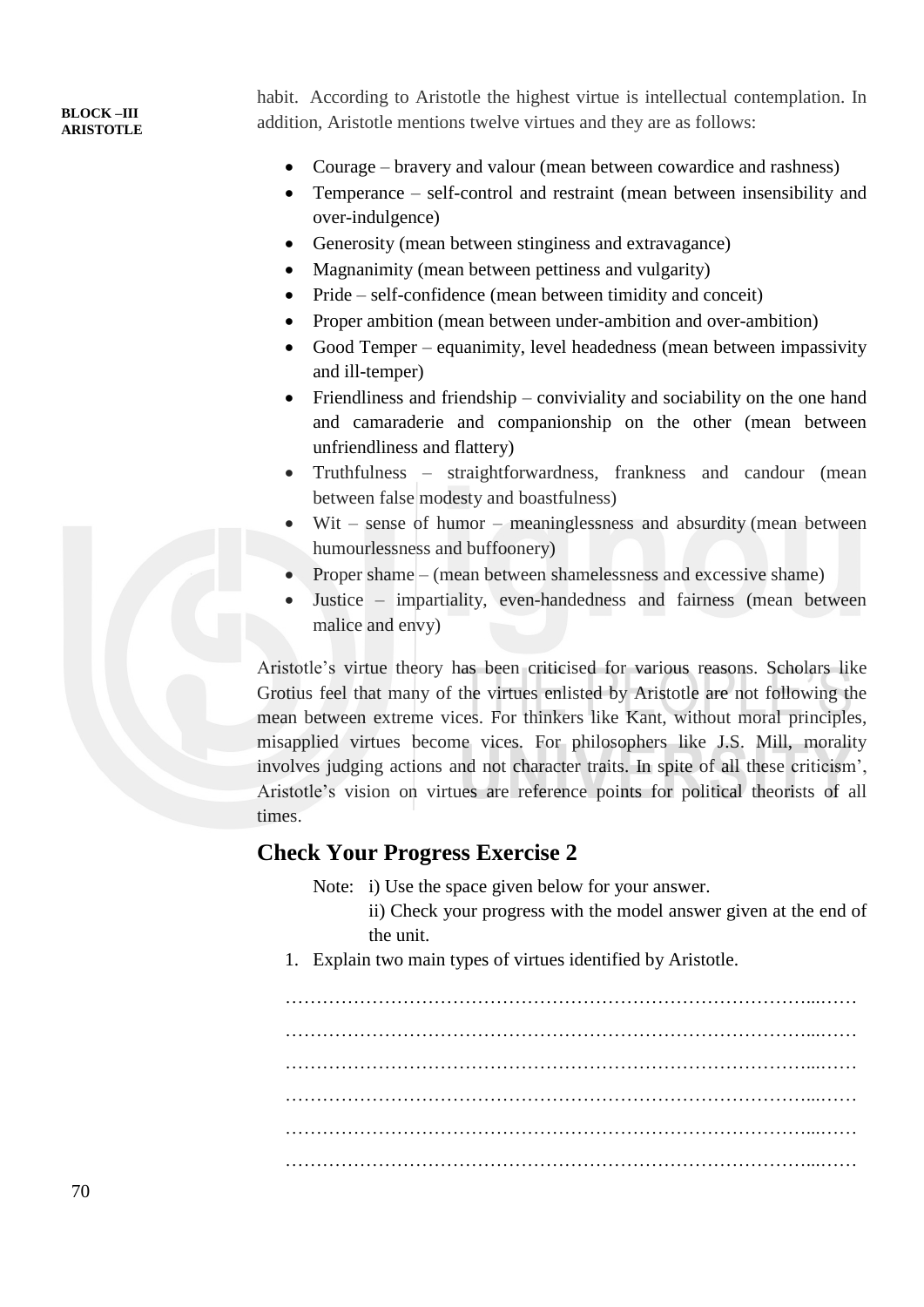2. Mention twelve virtues of individual emphasised by Aristotle in an ideal polis.

…………………………………………………………………………...…… …………………………………………………………………………...…… …………………………………………………………………………...…… …………………………………………………………………………...…… …………………………………………………………………………...……

## **5.4 STATE AND GOOD LIFE**

For Aristotle, the state is a community of persons. Every community has definite aim and that aim is good. As a community, the state has an aim and that aim is also good. Nevertheless, the state is not an ordinary community. It is the premier of all communities and naturally its aim shall be the highest or supreme. The state being the highest association enjoys the highest position in the social structure.

Aristotle being a biologist treated the state as a natural living being consisting of many small parts/units. For Aristotle, the state exists by nature. Aristotle states that the state is characterized by natural growth. However, during its different stages of progress, man-made laws and conventions have intervened. Aristotle believes that in the evolution of state as a community, laws and conventions played a positive role. Laws and conventions are basically good and man has made them to serve their beneficial objectives. These laws and conventions have facilitated and enriched the functioning of the state.

In its natural development, the state witnessed various stages. For Aristotle, the first stage of the state is the household. The union between male and female forms the basis of family. Again, the union between male and female is vital for reproduction, since each is powerless without the other. This is not a matter of choice. It is the result of desire implanted by nature and this desire is to be found in all animals. Family includes other constituents such as slave, ox and plough. Without these constituents, a family cannot maintain its own physical existence. In Aristotle's definition: "This association of persons, established according to the law of nature and continuing day after day, is the household." The household is the basic form of association and meets the basic necessities. But man's necessities are various and naturally, it is beyond the capacity of the family to satisfy those demands.

Several families come together and form a village to fulfil the greater demands and necessities. It generally comes into being naturally. The village, though higher than the family, cannot cope with the growing demands of its members. When several villages come together, they form a Polis or State. Thus, Aristotle states, "The final association formed of several villages is the city or state. For all practical purposes the process is now complete. Self-sufficiency has been reached and so, while it started as a means of securing life itself, it is now in position to secure the good life". Aristotle notes that besides securing life itself, it has also a

**Aristotle: State and Good Life**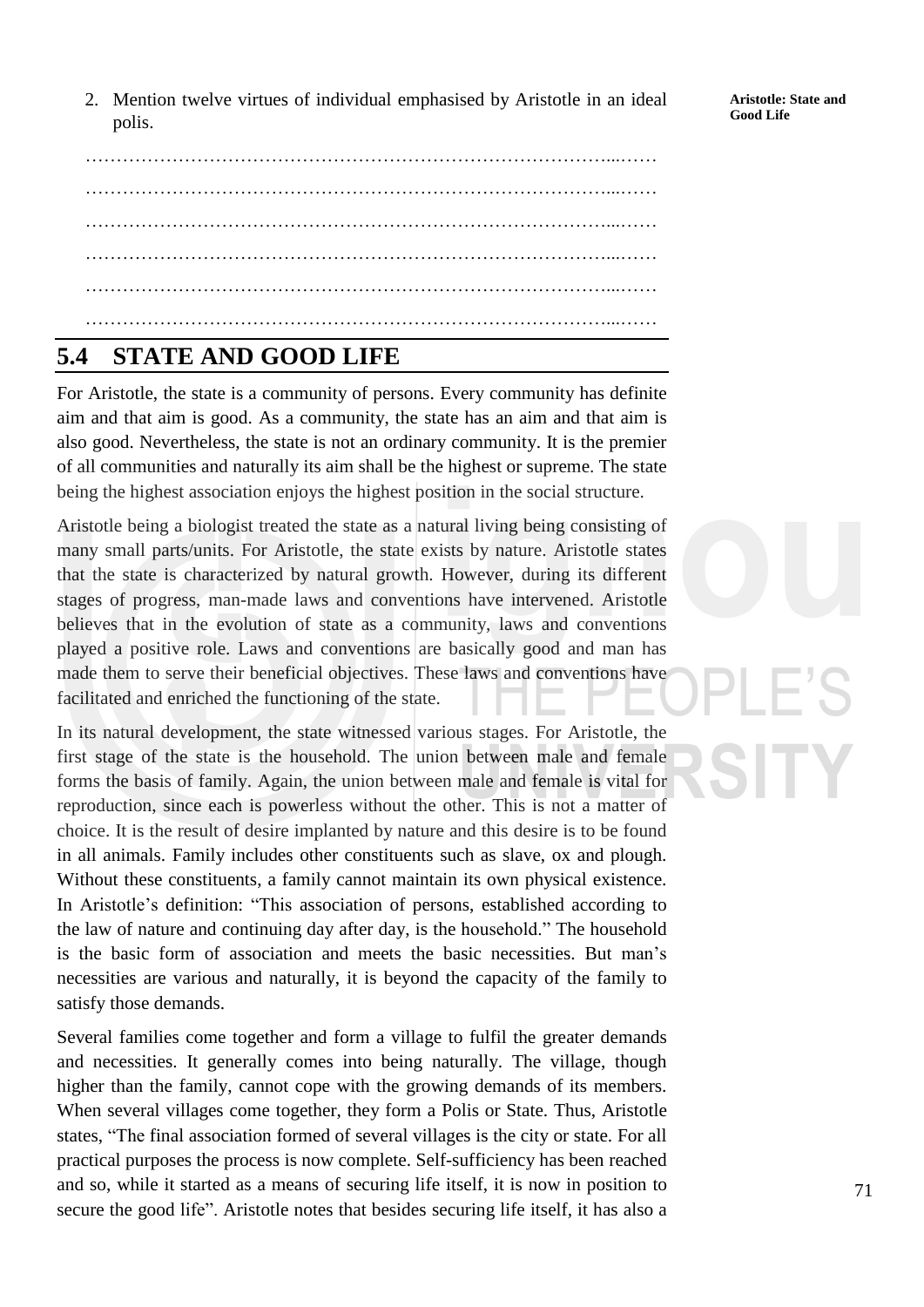greater purpose, that is, to secure a good life. Securing good life is the ultimate aim of both individual and community. The state is a perfectly natural form of association, as the earlier associations from which it evolved were natural. This final stage of association is the end of those others and its nature is itself an end. The state alone meets all the needs of man, it is alone self-sufficient. Household and village are not self-sufficient. They could meet only a fragment of man's necessities. We have already discussed that, according to Aristotle, for the sake of good life the use of both ethical and intellectual virtues is very much vital and the former requires the easy availability of sufficient amount of external goods. Only the state with an adequate size and sufficient population can guarantee the smooth supply of external goods. In Aristotle's vision, man seeks to satisfy his physical or material demands to attain good life. Any institution or community other than state is insufficient. Therefore, the membership of state is essential.

Aristotle says that man is by nature a political animal. The term political animal means an animal that lives in state or polis. Nature has stimulated and encouraged man to be a part of the state. Aristotle believes that it was not possible for man to live outside the state. It is the state that fulfils all his requirements. If due to inevitable bad luck, a man fails to get membership of polis then he will come down to the level of sub-man. On the other hand, if anybody refuses to live in a state he may be regarded as a superman/God. It is the basic nature of man to live in a state. Aristotle declares that, nature does nothing without purpose and for the purpose of making man a political animal, she has gifted him alone among the animals with the power of reasoned speech and other good qualities. The consequence of the term political animal is man is reasonable and with the power of reason, he can distinguish between good and bad; right and wrong; just and unjust. According to Aristotle, reasonability is the basis of sharing a common view in the matters that make a household or city. The fundamental difference between man and other animals is that man possesses consciousness and reasonability while other animals do not have these qualities. These unique qualities enable man to form organisation and also pursue a good life.

Aristotle's theory of state is organic in nature—which means that the state is a compounded whole. He has made distinction between "aggregate" and "whole". The aggregate means that different parts of a thing are put together to make a unit. By their association, the parts make a unity. But the whole means a different thing. The polis or state is a whole. The state has several parts. But when they are put together, the unity will have a different meaning. The state is not a mere aggregate of individuals. Its members are not atomized individuals connected to one another only by the fact that they inhabit the same territory. When the individuals form a whole they share a joint activity and simultaneously lose their separateness. It is important to note that for Aristotle if the parts are separated from the whole, they will be useless. This is the organic theory of state. Aristotle has said that the polis or state has priority over the household and over any individual. For the whole must be prior to the parts. Separate hand or foot from the whole body and they will no longer be hand or foot. Only the membership of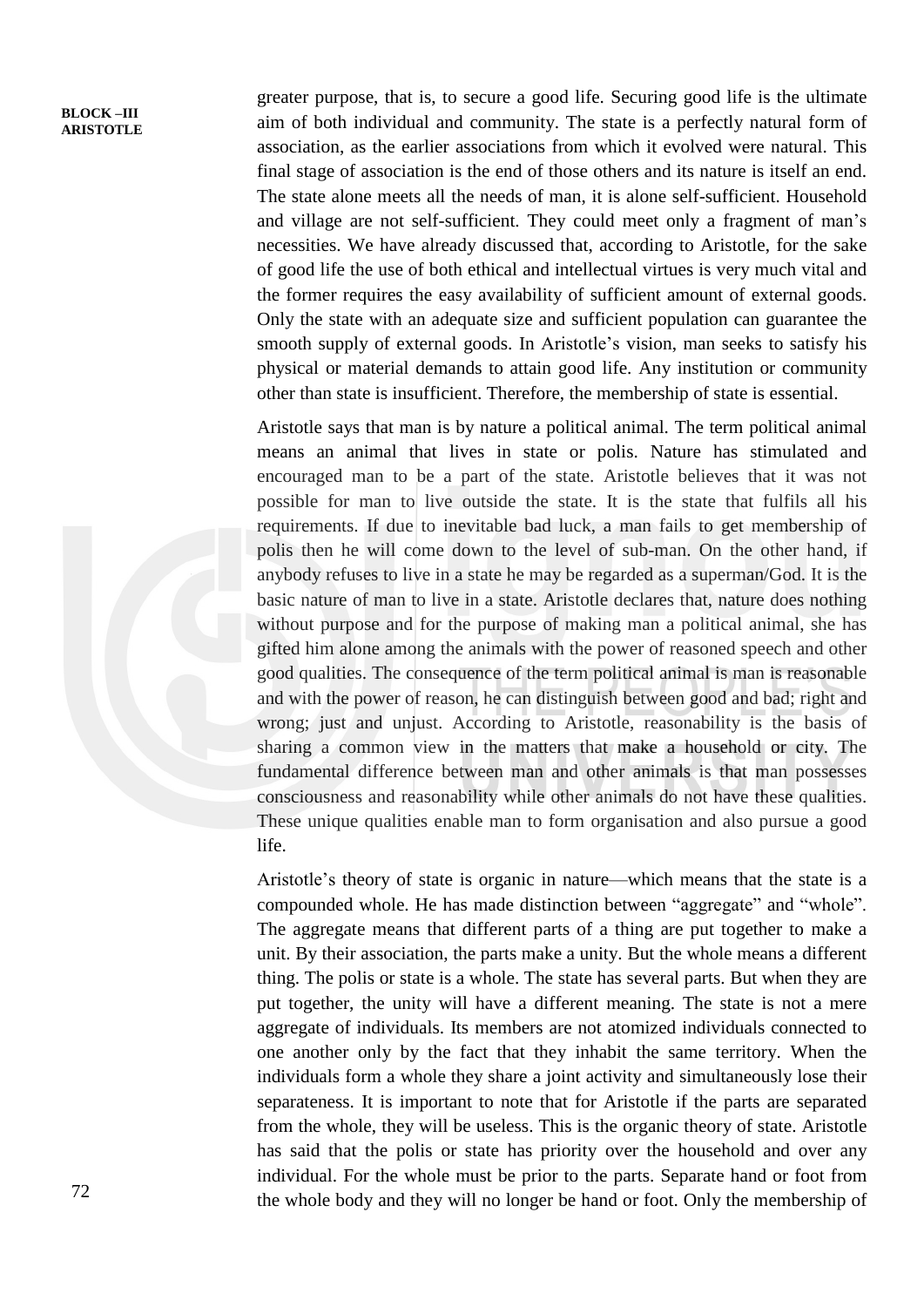state makes man self-sufficient and helps him fulfil his ambition and also to be moral and virtuous. Although man is a part of the whole, he will stand in the same relationship to the whole as other parts. It indicates that the individual will be able to keep his separate identity intact. In the state the individuals will perform different functions, but these functions are complementary. By claiming that the membership of the polis does not destroy the separate identity of man and group, Aristotle has recognised the plurality of parts composing the state. According to Aristotle, the individual can achieve morality and goodness only through the membership of and subordination to the state. He cannot have rights and liberties apart from the state or against the state. The individual, though not merged with the state, is completely dependent upon the state for pursuit of his moral and ethical objectives. Aristotle holds that without the membership of the state, the lofty ideals of individuals will remain unfulfilled.

Like many other philosophers, Aristotle placed self-preservation as the basic reason for man agreeing to form higher associations, particularly the state. No question of compromise can arise in respect of personal protection. But if the purpose of the individual is to help the polis in achieving the common good, then the opinion of the state will always predominate and the individual must submit to the state. For all other purposes, other than self-preservation, man must sacrifice himself for the sake of the common good embodied in the state. Aristotle is embedded in Greek philosophy which always thinks of the community as a whole. The view of the individual cannot get precedence over that of the state.

For Aristotle, the objective of the state is to make the life of the individual noble and happy. This is the most important function. But the state must also look after the security and general welfare of its citizens. According to Aristotle, a real state is concerned with both outward and inward actions of man. If the state makes itself busy only with the outward actions, it will do only half of its functions. Aristotle has stressed upon education. Education is the most powerful weapon for making men good or for training them in virtue. Education can be imparted by the institutions set up by the state. On this point, Aristotle and Plato have common understanding. The object of institutions should be to train men to goodness, to intellectual, moral and physical excellence. The state should be the school of citizens. The state in Aristotle's theory is a reformatory. As the state is the supreme organization, it is entitled to look after the interests of all men in a balanced way which no other association or institution can do.

For Aristotle, the good life is ensured by the state when according to the specificity of the person and his circumstances, moral practices can be chosen. The state facilitates choices for good life which is particular to each individual. For Aristotle, political entity, that is, the state, is a precondition for good life. Human excellence can be realised only under the aegis of correct compulsive norms and just laws of a state. The primary function of the state is character formation as man is not born with characters, but acquire them in a given context. Cultural rules, proper educational training and right laws of the state help human beings to acquire good character. In such a situation, human beings know why

**Aristotle: State and Good Life**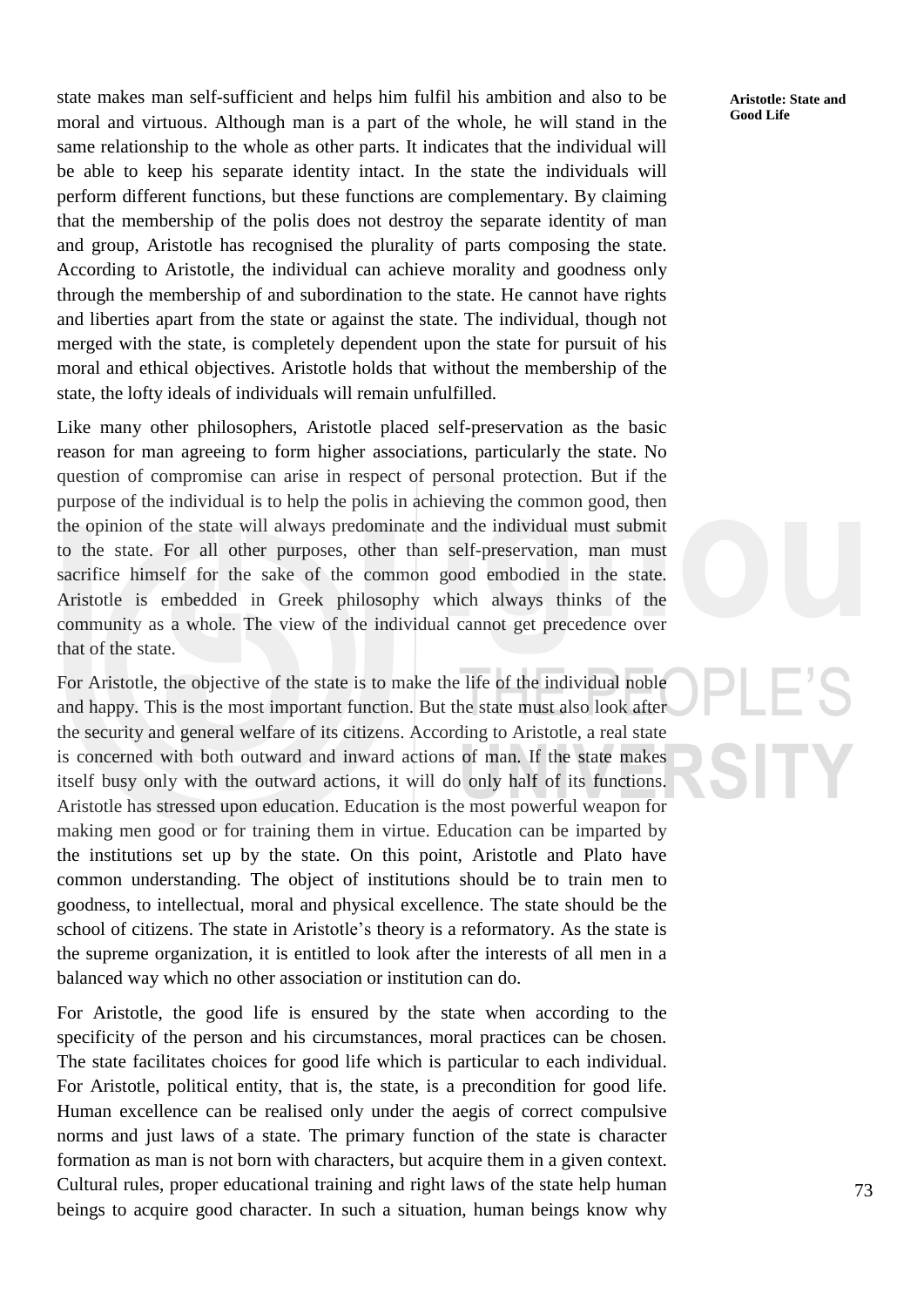they choose what they choose in given circumstances. For Aristotle, good life falls into three levels. They are life of pleasure, life of honour/virtue and life of contemplation. Life of pleasure is sought by the masses. Life of honour/virtue is sought by people in positions of power. Life of contemplation is chosen by a very few persons who understand the incompleteness of life in pleasures and honour. They think more about life. They try to understand the life beyond the immediate given circumstances. For this, rationality is a primary requirement. Therefore, ideally good life for human beings is not about nutrition and growth (plants also do it). Good life is also not about sentience (horses and other animals also do it). Good life is about rationality, the ability to think. For Aristotle, soul and body are inseparable. Humans exercise excellence of soul to think rationally, to choose an option of living in a given situation (animals and children cannot do this). Here, the ability to exercise one's virtue is more important than merely possessing virtue. Therefore, for Aristotle, soul and body act together to define good life.

#### **Check Your Progress Exercise 3**

Note: i) Use the space given below for your answer.

ii) Check your progress with the model answer given at the end of the unit.

1. Explain the organic nature of the Aristotelian state.

…………………………………………………………………………...…… …………………………………………………………………………...…… …………………………………………………………………………...…… …………………………………………………………………………...…… …………………………………………………………………………...…… …………………………………………………………………………...……

### **5.5 CRITICISM OF ARISTOTLE'S STATE AND GOOD LIFE**

Aristotle's theory of state has been criticised for subsuming individual and all other associations under the state. His state is seen as a totalitarian state. In the vision of Aristotle, there is hardly any scope for the individual to think in his own way and to do something independently.

According to Aristotle, the state is all-embracing and it leaves no room for the individual's freedom. The morality, ethics and idealism of the state and that of the individual are inseparable and same. Since the state is the highest association, it is quite capable of accepting the responsibility of helping and enriching the moral and ideal values to which the individual aspires. So the individual must be subordinate to the state and not vice versa. If the reverse is accepted then the authority of the state as the supreme organisation will be challenged and the nonexistence of the state will suggest the non-fulfilment of the goals. Again, this is unacceptable. Hence, the subordination of the individual to the state is a must.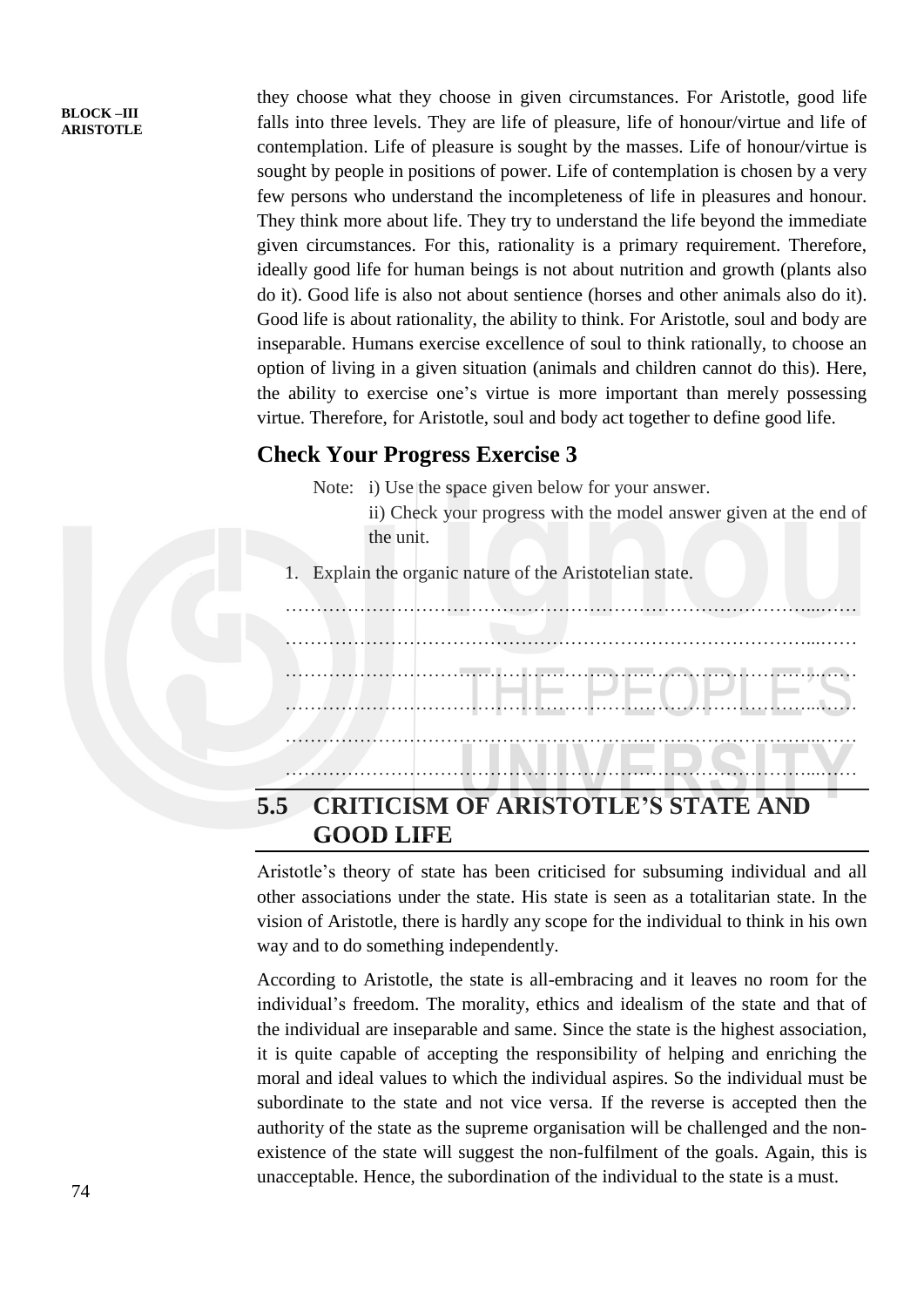This type of subordination of individual to the state—which may also be described as totalitarian, authoritarian or paternalistic—is undoubtedly recommended by Aristotle. He thinks that people want to be happy and their happiness is required to be maximum. This is possible only if the state takes steps in making legislation and regulating the entire educational system. That means, the state-controlled education and state-sponsored laws are the only weapons of attaining happiness. The state is the only authority of all the enterprises and the individual has no choice. There is no alternative but subordination.

His concept of organic theory of state is also a powerful hint of totalitarianism. In an animal body the parts have no importance away from the whole. Although this is true, yet the same cannot hold good for the relationship between the individual and the state. The state is essential for the individual no doubt, but it cannot claim to embrace all the aspects of his life. The state can fulfil a part of human demands but not all the demands. For complete satisfaction and happiness, the individual seeks the membership of different organizations. Aristotelian state cannot tolerate this. It is absolutely unintelligible how a political association can make all its inhabitants moral, ethical and ideal single-handedly. It is both physically impossible and morally unjustifiable. No person or organization can take the absolute guardianship of all individuals. Aristotle's polis is a community and not an association, because men value it for its own sake and not just as a means to the fulfilment of separate individual ends. If this is the nature of Aristotle's polis, the individual finds no honourable position in the state. Any form of defiance to the state is seen as irrationality on the part of individuals. Rationality of the individual is equated with unconditional surrender to the state.

## **Check Your Progress Exercise 4**

- Note: i) Use the space given below for your answer.
	- ii) Check your progress with the model answer given at the end of the unit.
- 1. Do you think Aristotle's state is totalitarian in nature? Justify your answer.

…………………………………………………………………………...…… …………………………………………………………………………...…… …………………………………………………………………………...…… …………………………………………………………………………...…… …………………………………………………………………………...…… …………………………………………………………………………...……

#### **5.6 LET US SUM UP**

In spite of all the criticism, one cannot ignore the fact that Aristotle's state came into existence to preserve life and continues to exist to ensure good life. Thus, we could see that for Aristotle a state is not a mere society, having a common place, established for the prevention of mutual crime and for the sake of exchange.

**Aristotle: State and Good Life**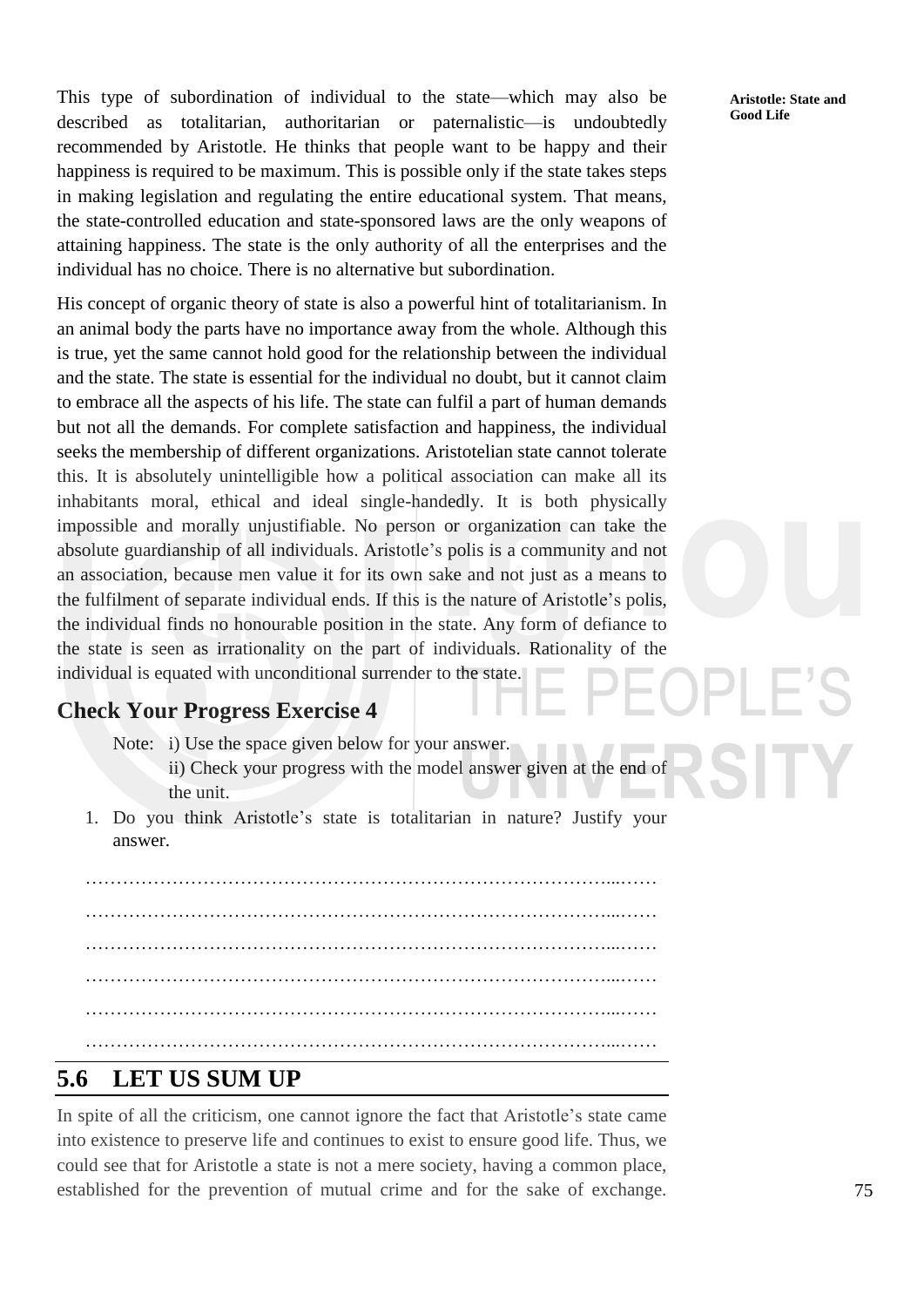These are conditions without which a state cannot exist; but all of them together do not constitute a state, which is a community of families and aggregations of families in well-being, for the sake of a perfect and self-sufficing life. Such a community can only be established among those who live in the same place and intermarry. Hence, there arise in cities family connexions, brotherhoods, common sacrifices, amusements which draw men together. But these are created by friendships for to choose to live together is friendship. The end of the state is the good life and these are the means towards it. The state is the union of families and villages in a perfect and self-sufficient life, by which we mean a happy and honourable life. Then, the conclusion is that political society exists for the sake of noble actions and not for living together. Those who contribute most to such a society have a greater share in it than those who have nobility of birth or wealth. Aristotle brought theory of the state to empirical world. Aristotle amply understood the impact of changing context on changing nature of the state. In the next chapter, we can see in detail how Aristotle has propounded classification of constitution to highlight variations in state formations.

## **5.7 REFERENCES**

A. Skoble and T. Machan. (2007). *Political Philosophy: Essential Selections*. New Delhi: Pearson Education. pp. 53-64.

T. Burns. (2009). 'Aristotle', in D. Boucher and P. Kelly. (eds.). *Political Thinkers: From Socrates to the Present*. Oxford: Oxford University Press. pp. 81-99.

C. Taylor. (1995). 'Politics'. in J. Barnes. (ed.). *The Cambridge Companion to Aristotle.* Cambridge: Cambridge University Press. pp. 232-258.

D. Hutchinson. (1995). 'Ethics', in J. Barnes. (ed.). *The Cambridge Companion to Aristotle.* Cambridge: Cambridge University Press. pp. 195-232.

## **5.8 ANSWERS TO CHECK YOUR PROGRESS EXERCISES**

#### **Check Your Progress Exercise 1**

1. Contrary to Plato, Aristotle says that there is no difference. This is his way of saying that it is impossible for a form to exist without matter, for both must be there for anything to come to be. There can be no form of a table without any existing tables. One could talk about a table apart from its materials, but 'it is not a thing and something definite'. In other words, it is not an actual table. Aristotle continues that it is evident, then, that the forms, construed as things apart from particulars, are useless as causes, at any rate of comings to be and of substances; this role, at any rate, is no reason for these forms to be substances in their own right. Aristotle dismissed Plato's forms without empirical groundings (particular experience) and matter as "useless."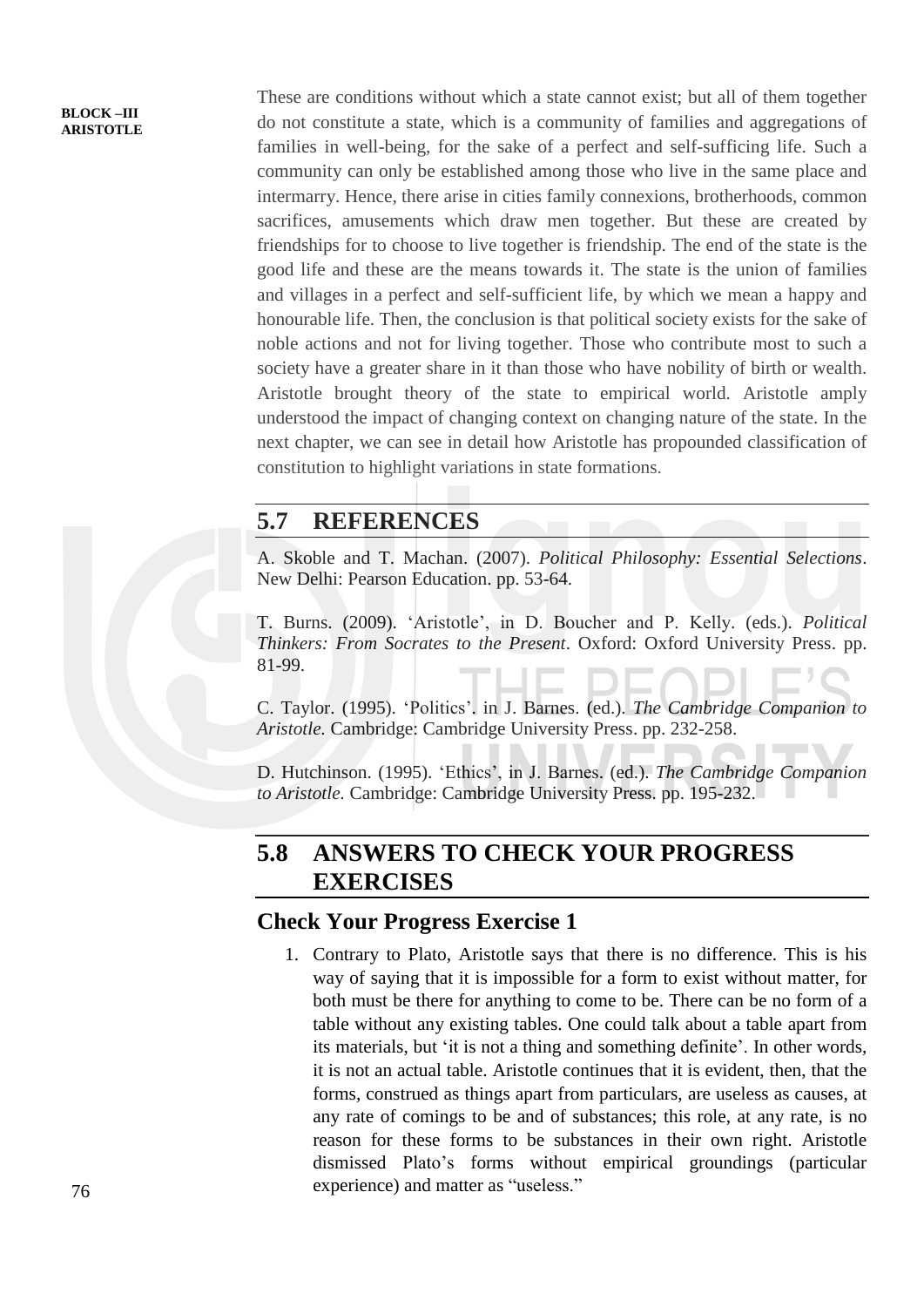### **Check Your Progress Exercise 2**

- 1. Aristotle separates two kinds of virtue: those that relate to the part of the soul that engages in reasoning (virtues of mind or intellect) and those that connect to the part of the soul that cannot itself reason but is nevertheless capable of following reason (ethical virtues, virtues of character). Intellectual virtues are in turn divided into two sorts: those that pertain to theoretical reasoning, and those that pertain to practical thinking.
- 2. Courage, Temperance, Generosity, Magnanimity, Pride, Proper ambition, Good Temper, Friendliness and friendship, Truthfulness, Wit , Proper shame and Justice.

#### **Check Your Progress Exercise 3**

1. For Aristotle, the basic unit of political community is formed when a man and a woman with slaves and children form a family. Families come together to form villages. Then villages come together to form a state. The parts (individuals, families and villages) are subservient to the whole (state).

#### **Check Your Progress Exercise 4**

1. (a) The morality, ethics and idealism of the state and that of the individual are inseparable and same. (b) The state-controlled education and statesponsored laws are the only weapons of attaining happiness. (c) It is absolutely unintelligible how a political association can make all its inhabitants moral, ethical and ideal single-handedly. It is both physically impossible and morally unjustifiable. HE PEOPLE'S

UNIVERSITY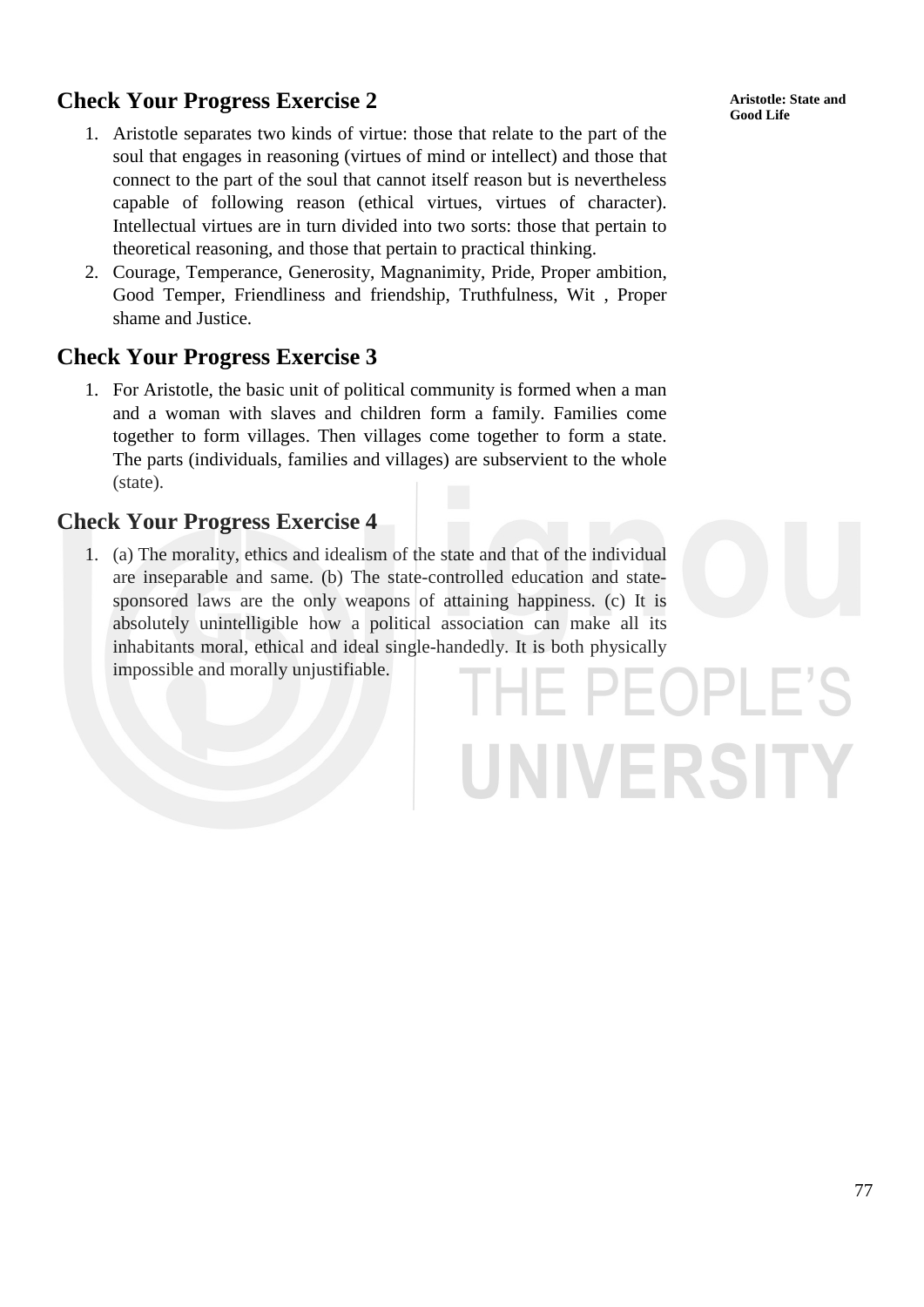## **UNIT 6 ARISTOTLE: CITIZENSHIP AND THE RULE OF LAW (PRESENTATION THEMES: CLASSICIFICATION OF GOVERNMENTS, MAN AS ZOON POLITIKON)⁎**

#### **Structure**

- 6.0 Objectives
- 6.1 Aristotle Science
- 6.2 Aristotle's Views on Human Nature
- 6.3 Citizenship
- 6.4 Justice and Rule of law
- 6.5 Classification of Governments
- 6.6 Aristotle and Contemporary Relevance
- 6.7 Let Us Sum Up
- 6.8 References

 $\overline{a}$ 

6.9 Answers to Check Your Progress Exercises

## **6.0 OBJECTIVES**

The objective of this unit is to understand the way Aristotle saw integrity of different branches of knowledge and how he viewed science. This unit throws light on the fact that human nature defines political structure of a particular community. How Aristotle perceived citizenship, justice and classification of governments have been discussed in this unit. By analysing these concepts and categories, we realise continuities and changes in political discourses over the years. Understanding Aristotle and his relevance is important for the present generation to understand how political science of today came into existence.

## **6.1 ARISTOTLE'S SCIENCE**

For Aristotle, reality of the physical world is important. The source of our knowledge is perception of the physical world which is the consequence of particular sensations. Aristotle believes in inductive method based on sensations to reach knowledge from particular to general. For this reason, Aristotle perceives science as a product of cognitive quality of persons engaged in search of knowledge. He emphasises on change and plurality of truth we experience. Science for Aristotle is a product of three things coming together, namely, production of something, practical action and theoretical contemplation. All three

<sup>⁎</sup> Dr. Rashmi Gopi, Assistant Professor, Miranda House, University of Delhi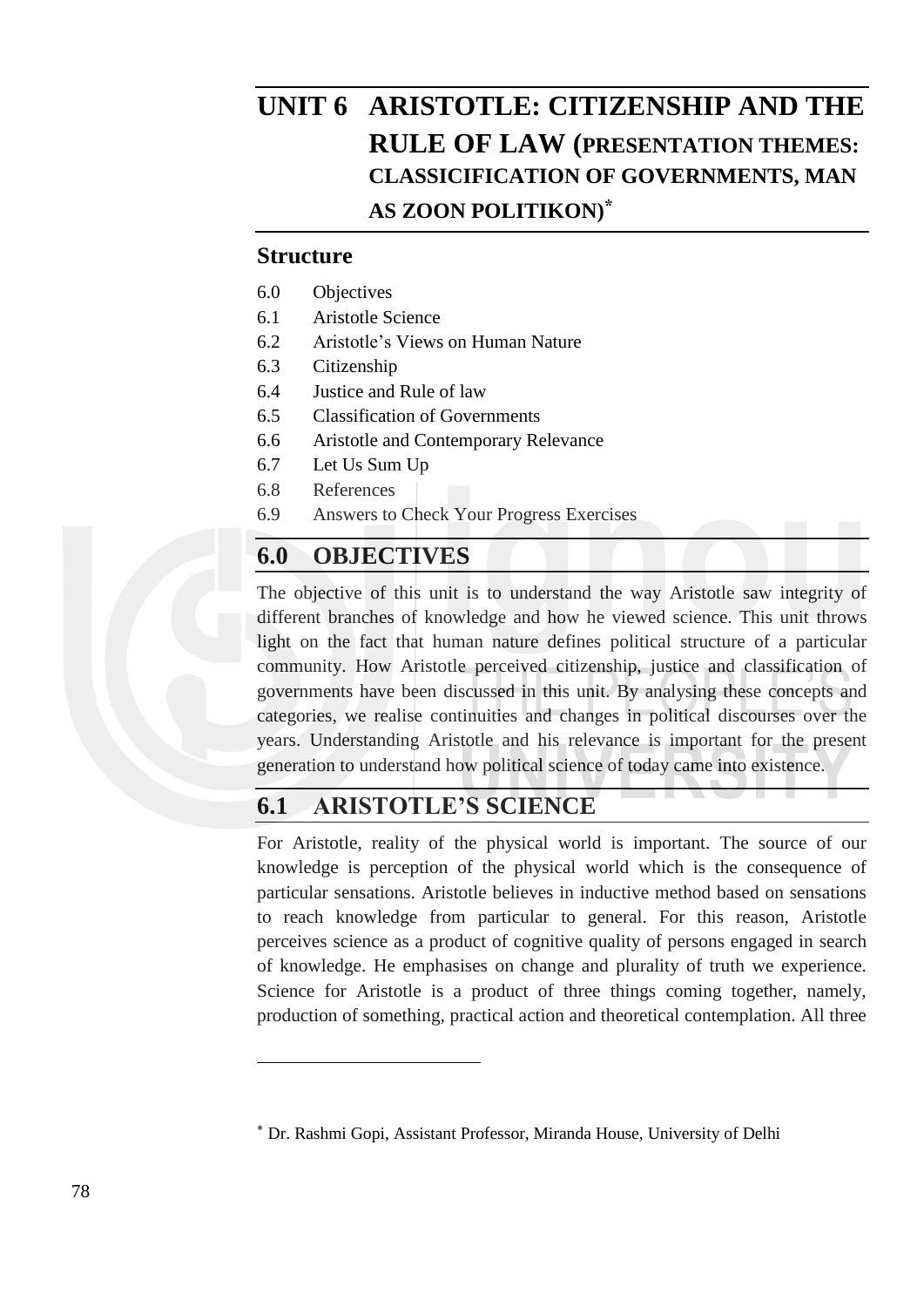aspects are connected and unified. Thus, for Aristotle, science is based on concrete physical reality and arena of ethics.

Aristotle highlights the fact that the condition in which people fixed their states of mind influences social behaviour. But once condition in which people live changes, then state of mind takes more time to change. The sciences which are dependent more on human behaviour are identified as 'inexact sciences' by Aristotle. 'Inexact sciences' are less universal, precise and stable as 'concrete sciences' based on physical world. Unlike Plato, Aristotle believes that all men by nature, seek knowledge and all have a potentiality for knowledge. The function of man is to engage in moral and rational activities seeking possessions of their good. The aim of science of politics as a branch of philosophy is action. Politics is not metaphysical. Aristotle says that men like Pericles are judged to be prudent and political experts par excellence. But people like him are incapable of teaching their knowledge as they rarely sat and wrote what they know. Therefore, Aristotle concludes that science of politics is specialised by those who study it systematically. In science of politics, theorists and practicing politicians are equally important.

To study nature, Aristotle believes, one has to begin with observation and experience. People talk about kinds/categories of things. People trust their experiences more than theories. Therefore, Aristotle observes that natural and political science theories must be examined and tested against experiences, not by another specialist but by everyman. Aristotle speaks about scientific method from the point of view of an anthropocentrism because it is only from human point of view that we know anything at all. Perception and thinking of human is important and through language it is conveyed to others. Therefore, before we start to systematise the 'scientific' disciplines and their respective subject matter, we need to study mind's own workings and its consistent arguments (logic).

For Aristotle, logic is rational quality of mind. Through speaking, people display logical ways of thinking. Aristotle gives significance to logic. He states that without a reflection on the rules which govern the expression of our thoughts, we would not be able to say anything conclusive about our knowledge of reality. Logic does not discover facts about the world but provides a system to articulate what we think we know. Logic does not guarantee a correct starting point of study. For correct starting point all intellectual learning should start from preexisting knowledge by wise men. Aristotle's logical writings were grouped together in the sixth century C.E. under the name *Organon* (tool of analysis).

For Aristotle, language plays a significant role in scientific study. Language reflects the way we think of individual things and we think through naming things in common. Intuition enables us to pick out the universal in the particular. For Aristotle, knowable is prior to knowledge. Actual things are already existing, that we acquire knowledge about them. Perceptible is prior to perception. When we state something about a subject, then we do two things, we name it and we define it. The logos (set of words) which indicates the essence of a subject does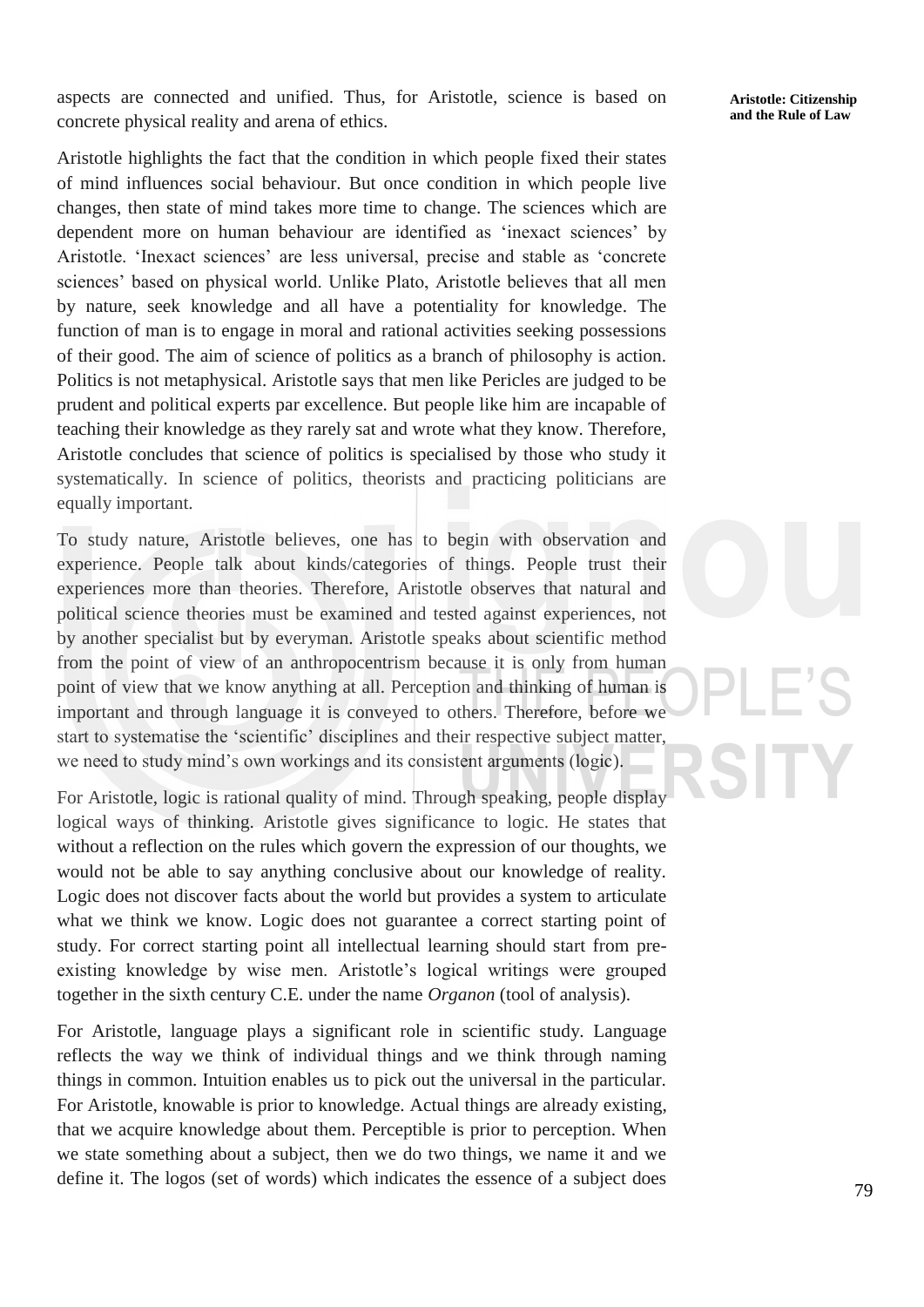not change over time or culture. It is because, the elements of the definition are prior, more universal and intelligible absolutely than any particular subject.

According to Aristotle, nature has a purpose (*telos*), whether conscious or unconscious. It is constructive. Its purpose is observable. *Telos* helps to explain reality as intelligibly structured. It sees nature as in motion – from potential to actual. Therefore, man as part of nature is also 'goal-oriented'. Definitions express the actualized purpose of things. For Aristotle, definitions are a combination of human thought and human language. Definitions are best provided by the experienced and wise down the ages. Aristotle makes it clear that all facts of life handed down by wise men should be tested against one's own experience. This is because human beings are not pure intellects, but creatures of flesh and blood, body and mind. Human beings are desirous and cognitive within a physiological state as well as members of cultural communities. Definitions are set of words which shows the essence of a thing. Dialectician provides reasons for choosing one definition as opposed to another. Aristotle understands dialectic as a method of analysing the consistency of plausible arguments. It precedes practical and theoretical. Aristotle's dialectic is a tool to help analyse commonly accepted views that emerge from premises within a given community. Dialectic enables a discussant to reason more clearly and without contradiction in arguments with others in his community. It is a skill in speaking between two competitive opponents. In dialectic engagement, premise is important to know the accepted thesis amongst wise. Intention is to reach closer to truth and not display of skill in argument. Aristotle uses dialectical method in ethics and politics. In the following sections, we will see how Aristotle developed his ideas about human nature, citizenship, rule of law and classification of governments.

#### **Check Your Progress Exercise 1**

- Note: i) Use the space given below for your answer.
	- ii) Check your progress with the model answer given at the end of the unit.
- 1. What is science for Aristotle?

…………………………………………………………………………...……  $\mathcal{L}^{(n)}$ …………………………………………………………………………...…… …………………………………………………………………………...…… …………………………………………………………………………...……

#### **6.2 ARISTOTLE'S VIEWS OF HUMAN NATURE**

For Aristotle, man is by nature social being, political being and ethical being. Human beings are social beings, because they are always to be found living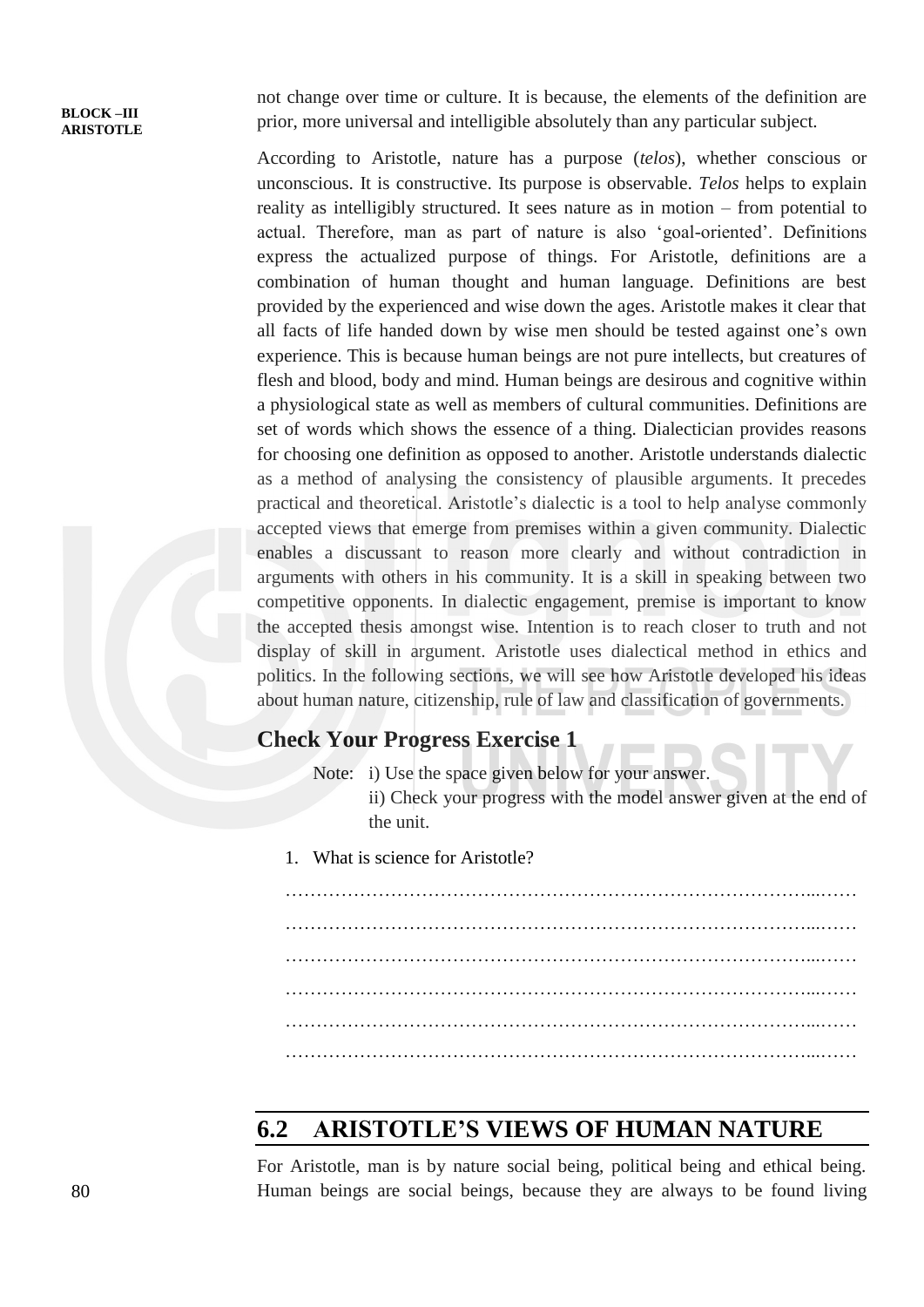together with others in society or in a polis. Additionally, however, Aristotle considers it to be a 'characteristic of man that he alone has any sense of good and evil, of just and unjust'. According to Aristotle, then, man is by nature an ethical being. In Aristotle's view, for human beings a natural life is a life of justice. This is what differentiates the human species from other species of animals. Only if human beings live a life of justice, do they satisfy the requirements of their own nature and thereby, become proper human beings. For Aristotle, the ultimate aim of politics is to enable this process of personal development to take place. It is political society that makes it possible for human beings to live a 'good life' in this sense of the term. To fulfil one's potential as a human being in this way is to achieve a condition called by Aristotle as '*eudaimonia*'. This term can be translated as fulfilment in English language. In Aristotle's view, the achievement of eudaimonia necessarily requires that there be rules or laws which serve as a standard of right and wrong for individual moral agents. For Aristotle, in the final analysis, these rules are the principles of 'political justice' of the polis in which they live. As an ethical life is possible only in political society, Aristotle's views on ethics and politics are closely related to one another. Aristotle states that the study of politics is the 'highest master science' because it incorporates within itself the study of ethics. The study of politics tells us what we ought to do and what we ought not to do.

#### **6.3 CITIZENSHIP**

Aristotle discusses about who a citizen is in his work named *Politics*. He begins with a definition of the citizen, since the city-state is by nature a collective entity, a multitude of citizens. Citizens are differentiated from other inhabitants, such as women, children and elderly members of city-states on the one hand, resident aliens and slaves on the other hand. After more analysis, he defines the citizen as a person who has the right to participate in deliberative or judicial office. For instance, in Athens citizens had the right to attend the assembly, the council and other bodies or to sit on juries. The Athenian system varied from a modern representative democracy in that the citizens were more directly involved in governing. Although full citizenship was restricted in the Greek city-states (with women, slaves, foreigners and some others excluded), the citizens were more deeply enfranchised than in modern representative democracies because they were more directly involved in governing. This is reflected in Aristotle's definition of the citizen (without qualification). Further, he defines the city-state as a multitude of such citizens which is adequate for a self-sufficient life.

He excludes certain categories of people from the ranks of citizenship:

- ""made' citizens" (a sort of honorary title, in the sense that a university might confer an honorary doctorate)
- mere residence in the area governed by a polis does not count as citizenship: slaves and resident aliens are not citizens
- women

#### **Aristotle: Citizenship and the Rule of Law**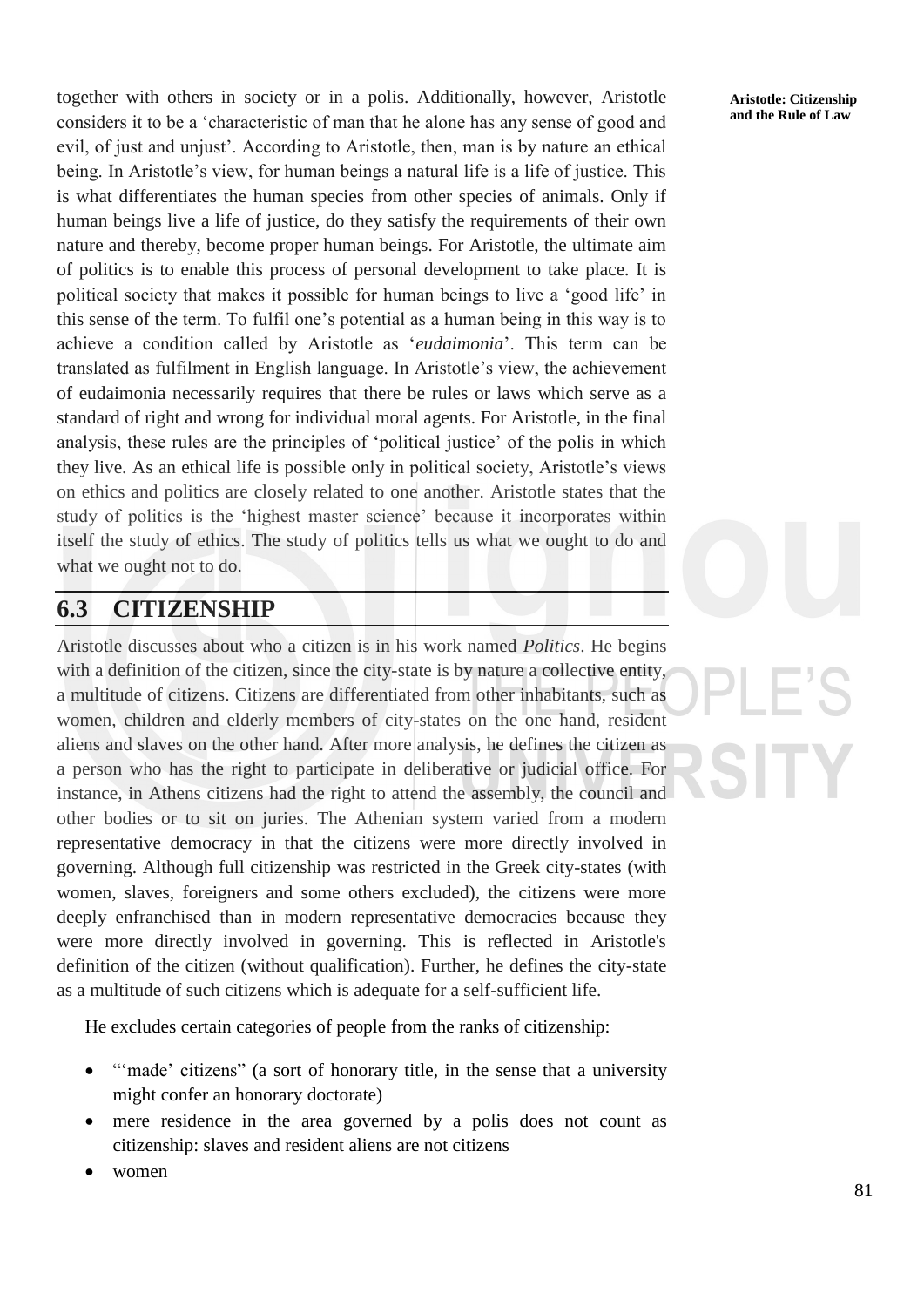- people who by law have access to the legal system, but who otherwise would not qualify as citizens (foreigners covered by commercial treaties, for instance)
- boys too young for military service and old men retired from duty may be citizens, but not fully-fledged ones: they are a sort of semi-citizen
- people who have been exiled or stripped of their rights

But Aristotle acknowledges that citizenship is defined differently in different places depending on the nature of the constitution. Aristotle highlights that though citizenship is often reserved for those who are born to citizen parents, this hereditary status becomes irrelevant in times of revolution or constitutional change, during which the body of citizens alters. This brings the question: to whom may citizenship be justly granted and can the city be held accountable for decisions made by governing individuals if these individuals have not been justly granted citizenship? Further, if the city is not identical to its government, what explains a city, and at what point does a city miss its identity? Aristotle points out that a city is defined by its constitution, so that a change in constitution signifies a change in the city. He does not, however, answer the question of whether a city should honour debts and obligations made under a previous constitution.

Aristotle asks the question of "whether the virtue of the good man and the excellent citizen is to be regarded as the same or as not the same". For Aristotle, definition of the good man is the one who pursues his *telos,* living a life in accordance with virtue and finding happiness by doing so. Because there are several different types of regime (six, to be specific, which will be considered in more detail shortly), there are several different types of good citizen. Good citizens must have the type of virtue that preserves the partnership and the regime. As there are indeed several forms of regime, it is clear that it is not possible for the virtue of the excellent citizen to be single or complete virtue. There is only one situation in which the virtue of the good citizen and excellent man are the same and this is when the citizens are living in a city that is under the ideal regime: "In the case of the best regime, [the citizen] is one who is capable of and intentionally chooses being ruled and ruling with a view to the life in accordance with virtue". For those of us not living in the ideal regime, the ideal citizen is one who follows the laws and supports the principles of the regime, whatever that regime is. That this may well require us to act differently than the good man would act and to believe things that the good man knows to be false is one of the unfortunate tragedies of political life.

There is the further question of whether manual labourers can be citizens. Aristotle acknowledges that they are necessary to a city but states that not everyone who is necessary to the city can be a citizen: good citizenship requires that the citizen be free from the necessary tasks of life. These are the people who must work for a living. Such people lack the leisure time necessary for political participation and the study of philosophy. In the ideal city they would play no part in political life because their necessary tasks prevent them from developing their minds and taking an active part in ruling the city. Their existence, like those of the slaves and the women, is for the benefit of the free male citizens. Still, in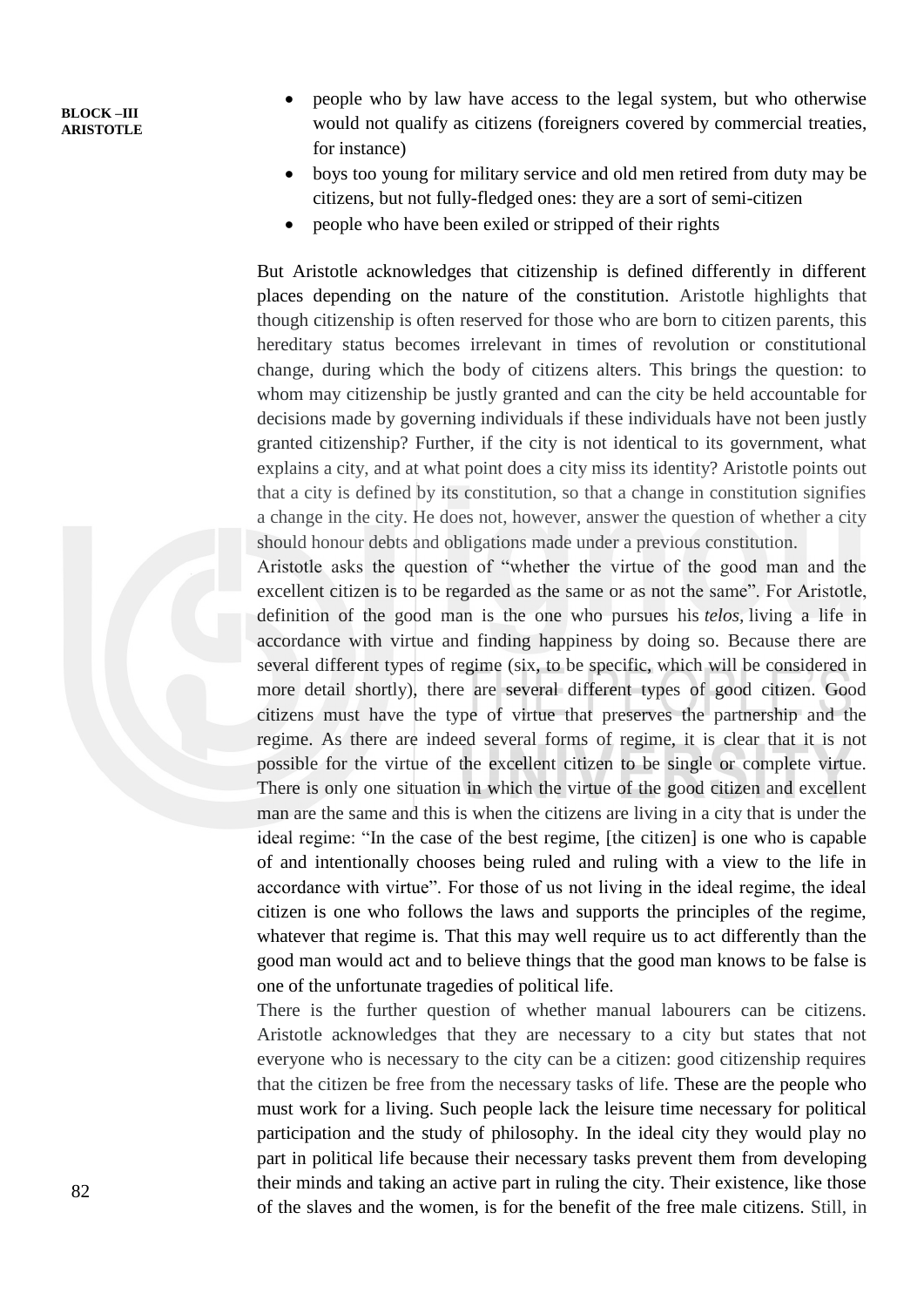oligarchies, in which citizenship is determined by wealth, a rich manual labourer may qualify for citizenship. In regimes where the citizens are similar and equal by nature – which in practice is all of them – all citizens should be allowed to participate in politics, though not all at once. They must take turns, ruling and being ruled in turn. This means that citizenship is not just a set of privileges, it is also a set of duties. The citizen has certain freedoms that non-citizens do not have, but he also has obligations (political participation and military service) that they do not have.

Aristotle's suggestion that a citizen is someone who shares in the deliberative or judicial offices of a city may seem odd to the modern reader, as very few people in the twentieth century would count as citizens by this definition. In the *polis*, on the other hand, involvement in the affairs of the city defined one's identity to a large extent. Though there were certain leaders concerned exclusively with the government of the city, all citizens were required to contribute in some way. Assemblies of citizens made decisions in bodies whose modern equivalents are law courts and city councils and these assemblies would rotate membership so that every citizen served a specific term. The only aspect of this system that remains in modern times is jury duty.

#### **Check Your Progress Exercise 2**

- Note: i) Use the space given below for your answer. ii) Check your progress with the model answer given at the end of the unit.
- 1. Explain human nature as understood by Aristotle. …………………………………………………………………………...…… …………………………………………………………………………...……

…………………………………………………………………………...…… …………………………………………………………………………...…… …………………………………………………………………………...…… …………………………………………………………………………...…… 2. Explain the grounds on which Aristotle defined citizenship. …………………………………………………………………………...……

…………………………………………………………………………...…… …………………………………………………………………………...…… …………………………………………………………………………...…… …………………………………………………………………………...…… **Aristotle: Citizenship and the Rule of Law**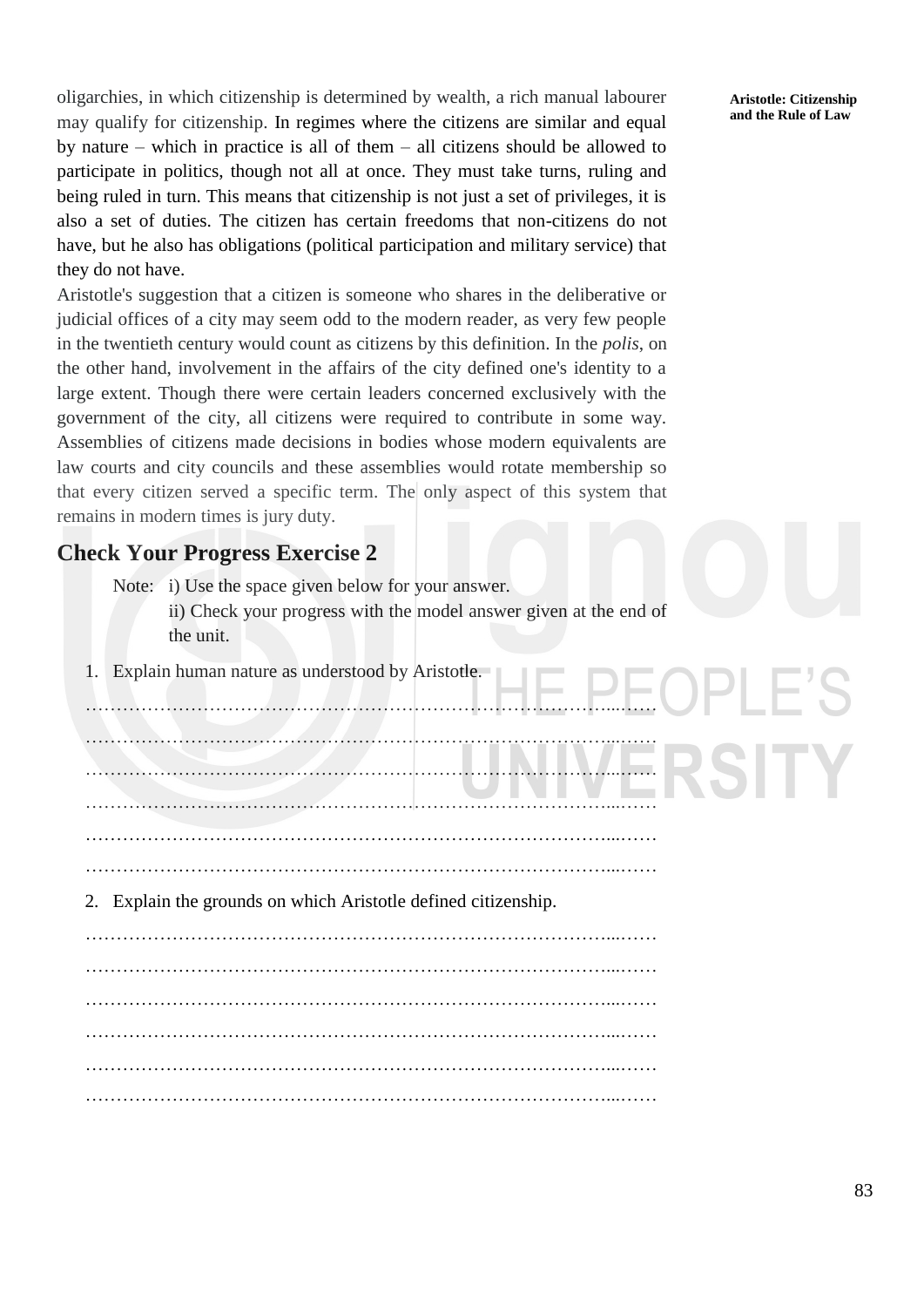#### **6.4 JUSTICE AND RULE OF LAW**

After working with Plato at his Academy for a couple of decades, Aristotle was understandably most influenced by his teacher, also adopting, for example, a virtue theory of ethics. Yet part of Aristotle's greatness stems from his capacity for critical appropriation, and he became arguably Plato's most able critic as well as his most famous follower in wanting to develop a credible alternative to Sophism. Book V of his great *Nicomachean Ethics* deals in detail with the moral and political virtue of justice. It begins arbitrarily with the circular claim that it is the condition that renders us just agents inclined to desire and practice justice. But his analysis soon becomes more enlightening when he specifies it in terms of what is lawful and fair. What is in accordance with the law of a state is thought to be advantageous to the common good and/or to that of its rulers. In general, citizens should obey such law in order to be just. The problem is that civil law can itself be unjust in the sense of being unfair to some, so that we need to consider special justice as a function of fairness. He analyses this into two sorts: distributive justice includes dividing benefits and burdens fairly among members of a community, while corrective justice needs us, in some circumstances, to try to restore a fair balance in interpersonal relations where it has been lost. If a member of a community has been unfairly benefited or burdened with more or less than is deserved in the way of social distributions, then corrective justice can be required, as, for example, by a court of law. Notice that Aristotle is no more an egalitarian than Plato was, while a sort of social reciprocity may be needed, it must be of a proportional sort rather than equal. Like all moral virtues, for Aristotle, justice is a rational mean between bad extremes. Proportional equality or equity involves the "intermediate" position between someone's unfairly getting "less" than is deserved and unfairly getting "more" at another's expense. The "mean" of justice lies between the vices of getting too much and getting too little, relative to what one deserves, these being two opposite types of injustice, one of "disproportionate excess," the other of disproportionate "deficiency". Proportional equality emphasises that those who are equal ought to be treated equally as their circumstances are similar. Those who are not equal in a relevant respect ought not to be treated equally. This means that unequals ought to be treated differently provided the difference in treatment is proportional to the inequality that exists between them.

Political justice is held to apply only to those who are citizens of a political community (a *polis*) by virtue of being "free and either proportionately or numerically equal," those whose interpersonal relations are governed by the rule of law, for law is a prerequisite of political justice and injustice. Nonetheless, since individuals tend to be selfishly biased, the law should be a product of reason rather than of particular rulers. Aristotle is prepared to distinguish between what is naturally just and unjust. He also speaks of a particular system of taxation for some particular society to deliver justice. Aristotle discusses the relationship between justice and decency, for sometimes following the letter of the law would violate fairness or reasonable equity. A decent person might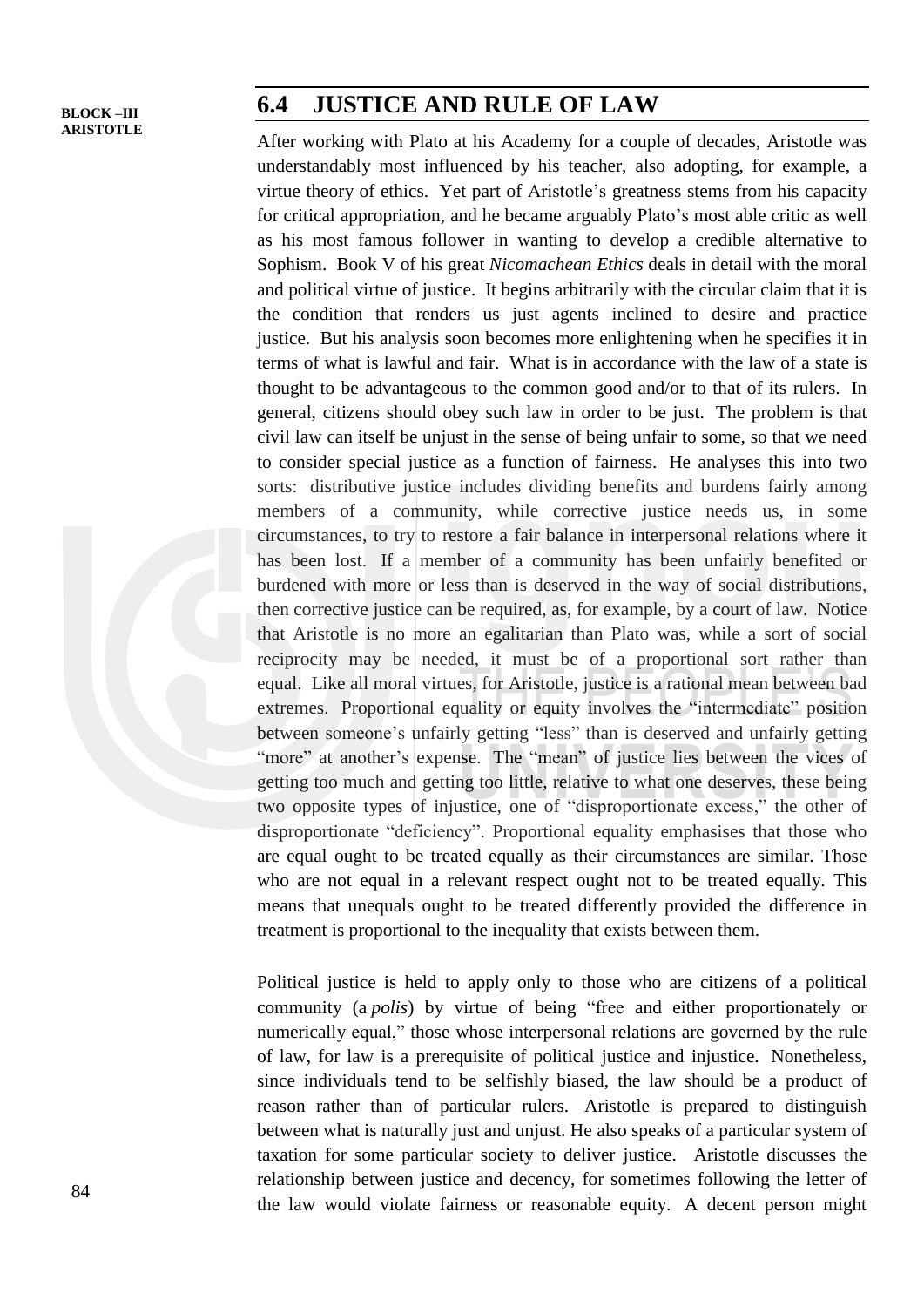selfishly benefit from being a stickler regarding following the law exactly, but decides to take less or give more for the sake of the common good. In this way, decency can correct the limitations of the law and represents a higher form of justice.

In his *Politics*, Aristotle further considers political justice and its relation to equality. For Aristotle, justice involves equality "not for everyone, only for equals." He agrees with Plato that political democracy is essentially unjust, because, by its very nature, it tries to treat unequals as if they were equals. Justice rather requires 'inequality' for people who are 'unequal'. But, then, oligarchy is also intrinsically unjust in so far as it involves treating equals as unequal because of some contingent disparity of birth and wealth. Rather, those in a just political society who contribute the most to the common good will obtain a larger share, because they thus exhibit more political virtue, than those who are inferior in that respect; it would be simply wrong, from the perspective of political justice, for them to receive equal shares. Therefore, political justice must be viewed as a function of the common good of a community. Aristotle acknowledges that it is the attempt to specify the equality or inequality among people that constitutes a key 'problem' of 'political philosophy.' He considers, we can all readily agree, that political justice requires 'proportional' rather than numerical equality. But inferiors have a vested interest in thinking that those who are equal in some respect should be equal in all respects, while superiors are biased, in the opposite direction, to imagine that those who are unequal in some way should be unequal in all ways. Thus, for instance, those who are equally citizens are not necessarily equal in political virtue, and those who are financially richer are not necessarily morally or mentally superior. What is relevant here is "equality according to merit," though Aristotle cannot precisely specify what, exactly, counts as merit, for how much it must count, who is to measure it, and by what standard. All he can suggest, for example in some of his comments on the desirable aristocratic government, is that it must involve moral and intellectual virtue.

While Plato accepted slavery as a legitimate social institution but argued for equal opportunity for women, in his *Politics*, Aristotle accepts sexual inequality while actively defending slavery. Anyone who is inferior intellectually and morally is also socially and politically inferior in a well-ordered *polis*. A human being can be naturally autonomous or not, 'a natural slave' being flawed in rationality and morality, and thus naturally fit to belong to a superior; such a human can rightly be regarded as 'a piece of property,' or another person's 'tool for action.' Given natural human inequality, it is supposedly unfitting that all should rule or share in ruling. Aristotle holds that some are marked as superior and fit to rule from birth, while others are inferior and marked from birth to be ruled by others. This hypothetically applies not only to ethnic groups, but also to the genders and he unequivocally asserts that males are "naturally superior" and females "naturally inferior," the former being fit to rule and the latter to be **Aristotle: Citizenship and the Rule of Law**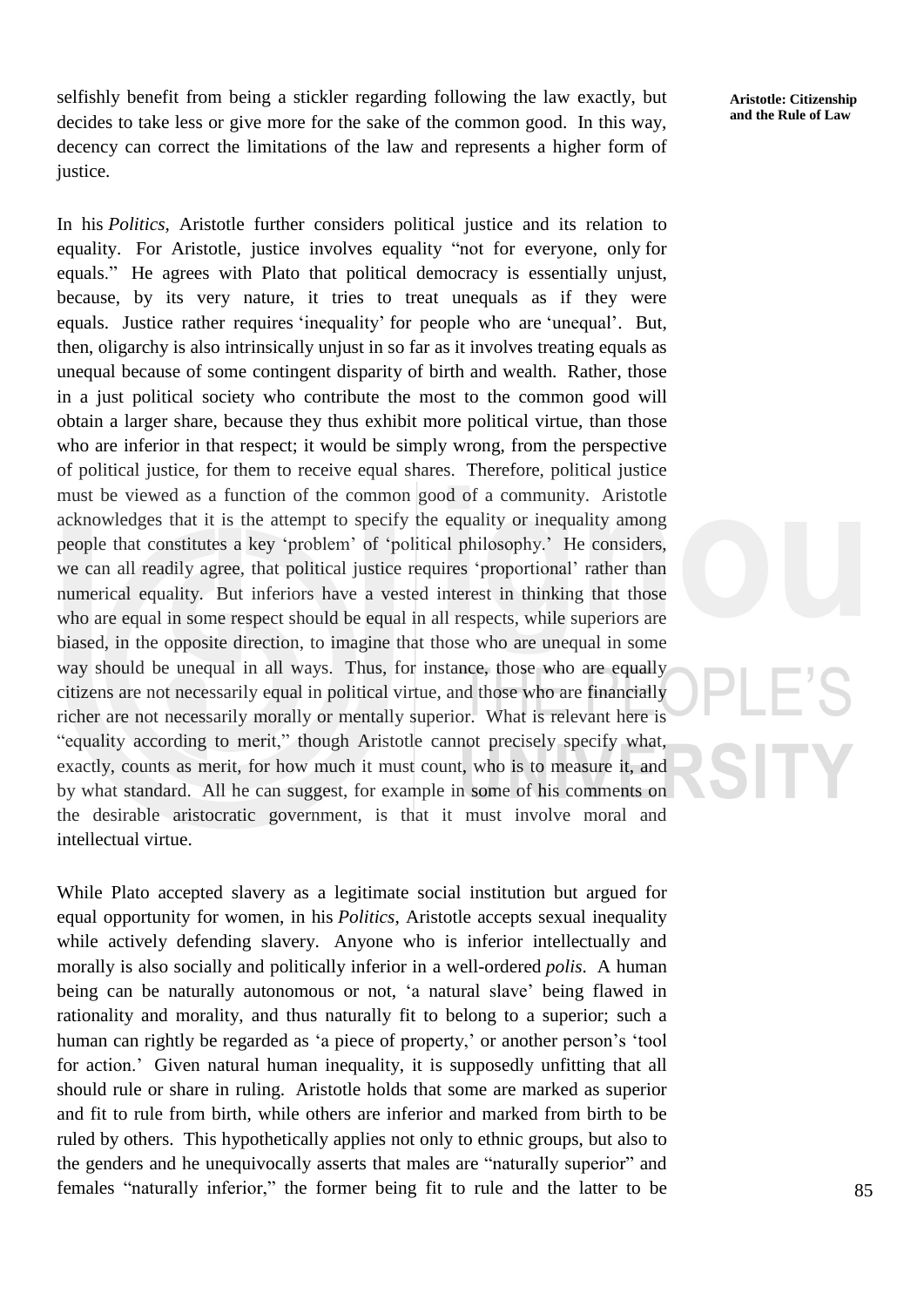ruled. The claim is that it is naturally better for women themselves that they be ruled by men, as it is better for "natural slaves" that they should be ruled by those who are "naturally free." Aristotle does argue only for natural slavery. He opposes custom slavery wherein in ancient period conquered enemies were made prisoners of war and slaves. Aristotle (like Plato) believes that Greeks are born for free and rational self-rule, unlike non-Greeks ("barbarians"), who are naturally inferior and incapable of it. So the fact that a human being is defeated or captured is no assurance that he is fit for slavery, as an unjust war may have been imposed on a nobler society by a more primitive one. While granting that Greeks and non-Greeks, as well as men and women, are all truly human, Aristotle justifies the alleged inequality among them based on what he calls the 'deliberative' capacity of their rational souls. The natural slave's rational soul supposedly lacks this, a woman has it but it lacks the authority for her to be autonomous, a (free male) child has it in some developmental stage, and a naturally superior free male has it developed and available for governance.

Aristotle's theory of justice has been criticised in modern times for being highly racist, sexist and for completely ignoring notions of human rights. Aristotle's theory of justice fails adequately to respect all persons as free and rational agents. Aristotle was so focused on the ways in which people are *un*equal, that he could not appreciate any fundamental moral equality that might provide a platform for natural human rights.

#### **Check Your Progress Exercise 3**

- Note: i) Use the space given below for your answer.
	- ii) Check your progress with the model answer given at the end of the unit.
- 1. Explain the proportional equality propounded by Aristotle.

…………………………………………………………………………...…… …………………………………………………………………………...…… …………………………………………………………………………...…… …………………………………………………………………………...…… …………………………………………………………………………...…… …………………………………………………………………………...……

#### **6.5 CLASSIFICATION OF GOVERNMENTS**

As we have seen that Aristotle places the state above individuals, we have to understand that this state was contextual for Aristotle. Aristotle realised that different contexts will lead to formation of different types of states and governments. In Aristotle's writings, he has interchangeably used the words governments and constitutions. Therefore, here we are also using the term government and constitution interchangeably. Aristotle differentiates several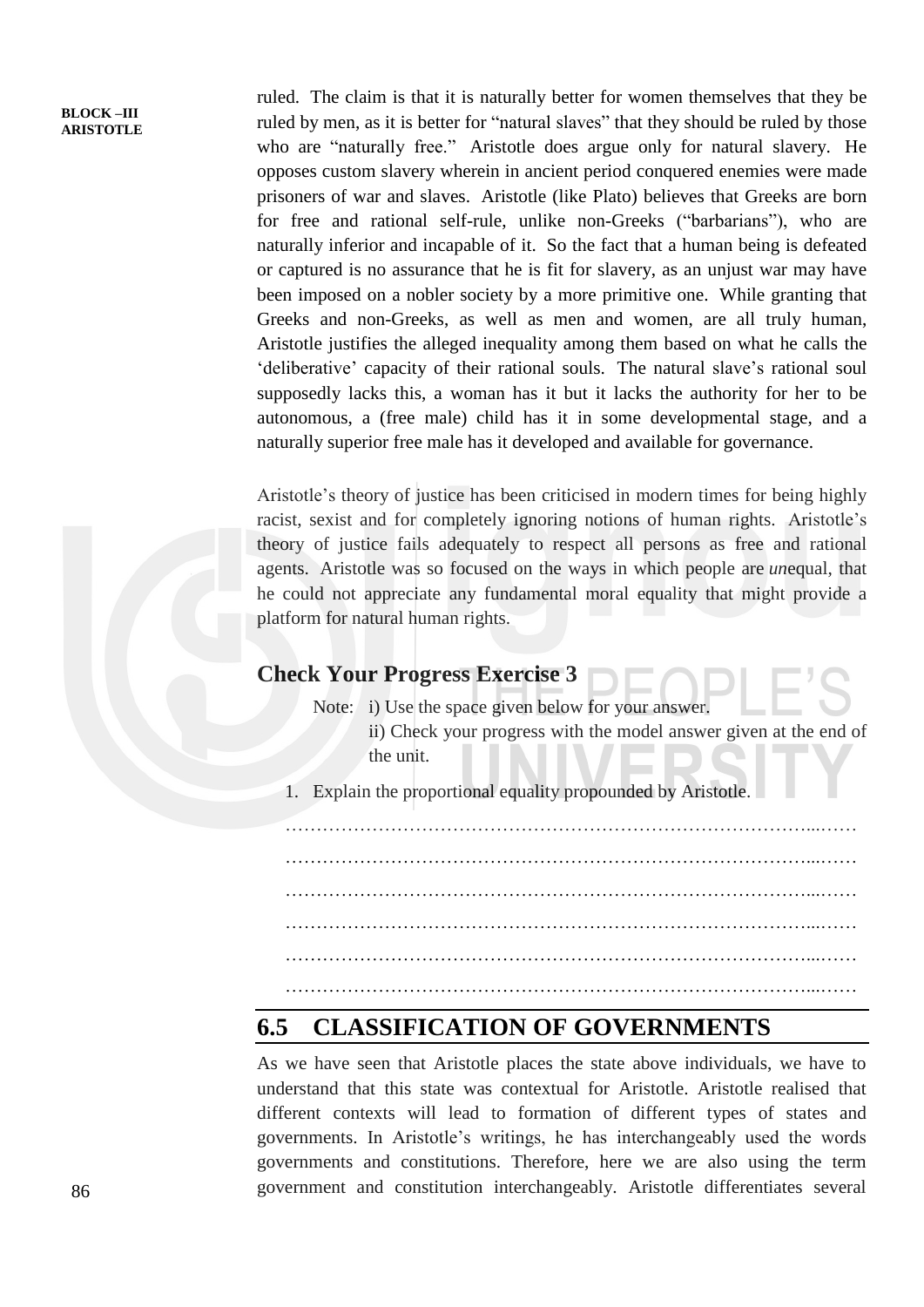types of rule, based on the nature of the soul of the ruler and of the subject. He first reflects on despotic rule, which is exemplified in the master-slave relationship. Aristotle thinks that this form of rule is justified in the case of natural slaves who lack a deliberative faculty and thus need a natural master to direct them. Though a natural slave allegedly aids from having a master, despotic rule is still primarily for the sake of the master and only incidentally for the slave. Aristotle next considers paternal and marital rule, which he also views as defensible. For him, the male is by nature more capable of leadership than the female, unless he is constituted in some way contrary to nature and by nature the elder and perfect are more capable than the younger and imperfect (these points we have already discussed). This sets the stage for the central claim of Aristotle's constitutional theory that constitutions which aim at the common advantage are correct and just without qualification, whereas those which aim only at the advantage of the rulers are deviant and unjust because they involve despotic rule which is inappropriate for a community of free persons.

Aristotle's constitutional theory is based on his theory of justice, which is expounded in *Nicomachean Ethics*. Aristotle distinguishes two different but related senses of "justice" (universal and particular) both of which play an important role in his constitutional theory. Firstly, in the universal sense "justice" means "lawfulness" and is concerned with the common advantage and happiness of the political community. The conception of universal justice shapes the distinction between correct (just) and deviant (unjust) constitutions. But what exactly the "common advantage" (*koinionsumpheron*) entails is a matter of scholarly controversy. Secondly, in the particular sense "justice" means "equality" or "fairness", and this includes distributive justice, according to which different individuals have just claims to shares of some common asset such as property. Aristotle analyses arguments for and against the different constitutions as different applications of the principle of distributive justice.

The distinction between correct and deviant constitutions is combined with the observation that the government may consist of one person, a few, or a multitude. Hence, there are six possible constitutional forms:

| <b>Number of rulers</b> | Correct     | <b>Deviant</b> |
|-------------------------|-------------|----------------|
| <b>One Ruler</b>        | Kingship    | Tyranny        |
| <b>Few Rulers</b>       | Aristocracy | Oligarchy      |
| <b>Many Rulers</b>      | Polity      | Democracy      |

Aristotle discusses various forms of constitutions in his book *Politics.* There are three whose nature is correct *(orthaí)*, namely kingship (the good rule of one man), aristocracy (the good rule of few), and republic or *polity* (the good rule of the majority) and three whose nature is corrupted or deviated (*parekbáseis*), namely tyranny (the perverted rule of one man), oligarchy (the perverted rule of **Aristotle: Citizenship and the Rule of Law**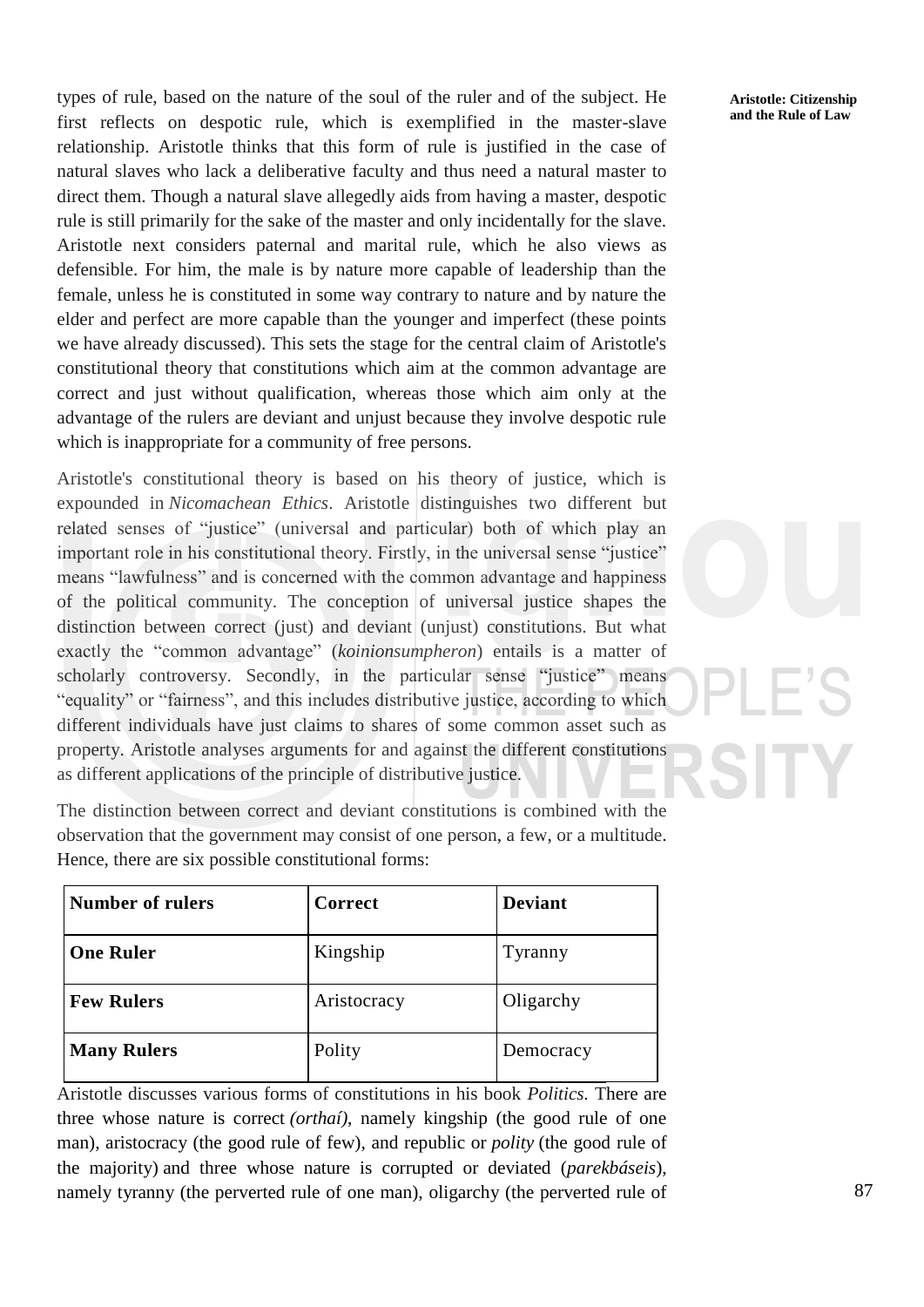few), and democracy (the perverted rule of the majority). This means thus, that good political rule can take various and heterogeneous institutional forms, which produce thus, different legitimate ways of solving the problem of sovereign authority within the city. In this theoretical scheme, even though kingship appears as the system that exhibits the most elevated concentration of power and whose monocratic nature would seem, at least on a first approach, counteract what is proper of the political organization of the city, the rule put into practice by a king is explicitly stated as a form of government as legitimate as that is found in an aristocracy or even in a republic, since the principle that defines the essence of the genuine exercise of political power - the search of the common interest or of the public good - is entirely contemplated and preserved by it. Aristotle seeks to show how each of the right political regimes mentioned above kingship, aristocracy, and republic (or *polity*) - can be considered the best one, if one examines the different social contexts and takes then into account the plurality of the political and moral circumstances. Aristotle defends kingship on two grounds. The first ground has a pure theoretical nature and bases itself on the argument according to which, being the main purpose of political life the achievement of virtue, if in a city an exceptional political situation takes place concerning the emerging of a man of extraordinary or transcendent virtue, there is no other procedure to be adopted with regard to this outstanding man but to grant him full powers, raising him above the law itself and instituting accordingly an absolute kingship. On the other hand, the second ground has a sociological and historical character and proceeds from the empirical verification of the fact that the absolute monarchical rule that exists in some nations and cities, exercised by an actual king entrusted with unfettered powers over every issue, is the most suited to the character of certain people and to the particular situation of some political associations. When rule of man deviates from common good and fulfils only one man's interests, then that system of government slips from kingship to tyranny (perverted form).

He observes that the dominant class in oligarchy (literally rule of the *oligoi*, that is, few) is typically the wealthy, whereas in democracy (literally rule of the *dêmos*, that is, people) it is the poor, so that these economic classes should be included in the definition of these forms. Polity is characterized as a kind of "mixed" constitution typified by rule of the "middle" group of citizens, a moderately wealthy class between the rich and poor.

Aristotle studies a comparable range of constitutions: first, the constitution which is best without qualification, that is, "most according to our prayers with no external impediment"; second, the constitution that is best under the circumstances "for it is probably impossible for many persons to attain the best constitution" and third, the constitution which serves the aim a given population happens to have, that is, the one that is best "based on a hypothesis". Therefore, we can see that Aristotle pursues to find not only the best constitution but for next best constitution also.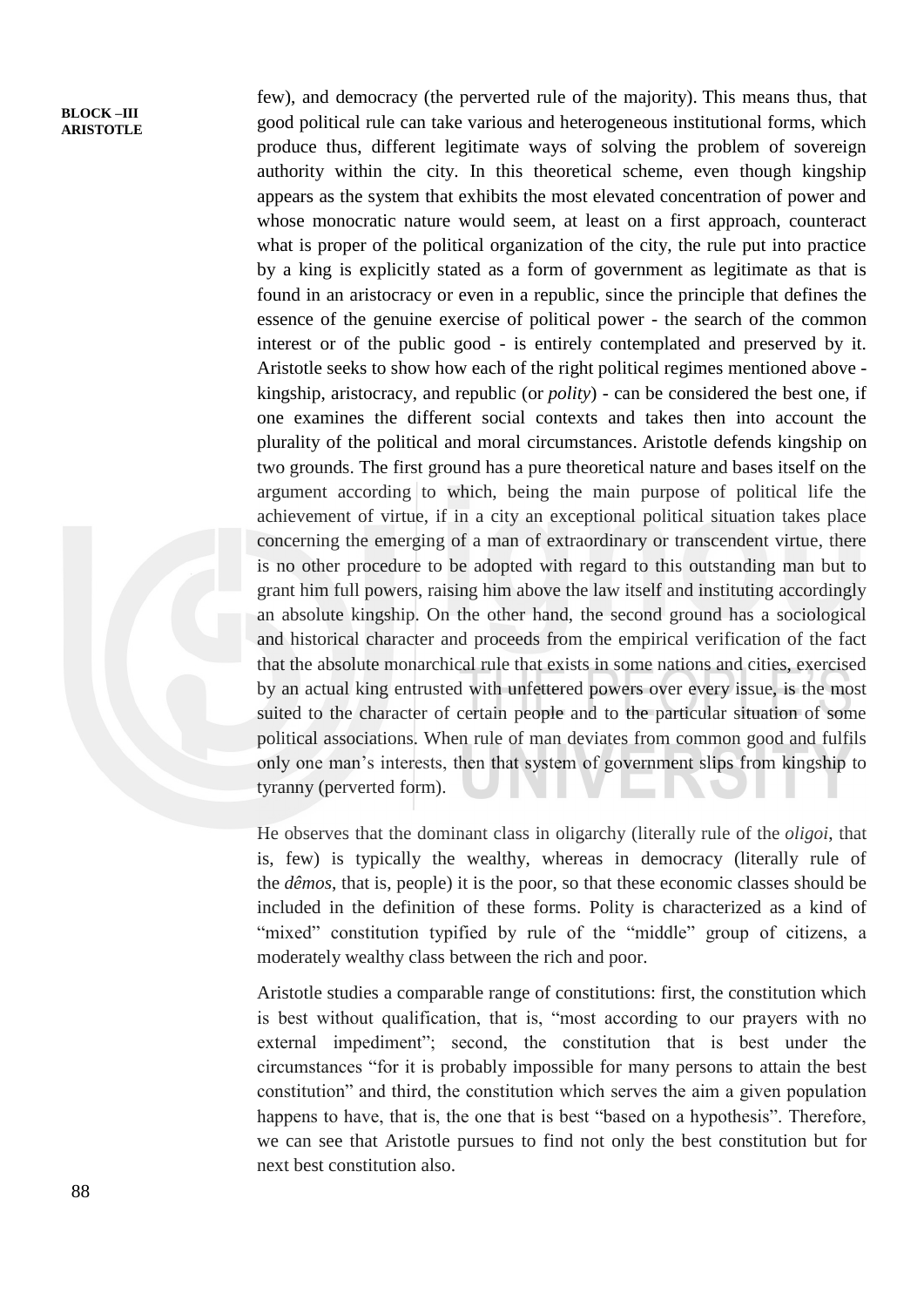Regarding the constitution that is ideal or "according to prayer," Aristotle is highly critical of the ideal constitution set forth in Plato's *Republic* on the grounds that it overestimates political unity, it holds a system of communism that is impractical and inimical to human nature and it disregards the happiness of the individual citizens. In contrast, in Aristotle's "best constitution," each and every citizen will own moral virtue and the equipment to carry it out in practice and thereby attain a life of excellence and complete happiness. All of the citizens will hold political office and own private property because "one should call the citystate happy not by looking at a part of it but at all the citizens." Furthermore, there will be a common system of education for all the citizens, because they share the same end.

The second-best system typically takes the form of a polity in which citizens possess an inferior, more common grade of virtue. Polity is also seen as a mixed constitution combining features of democracy, oligarchy and where possible, aristocracy, so that no group of citizens is in a position to abuse its rights. Aristotle claims that for city-states that fall short of the ideal, the best constitution is one controlled by a numerous middle class which stands between the rich and the poor. For those who possess the goods of fortune in moderation find it "easiest to obey the rule of reason". They are consequently less apt than the rich or poor to act unjustly toward their fellow citizens. A constitution based on the middle class is the mean between the extremes of oligarchy (rule by the rich) and democracy (rule by the poor). "That the middle constitution is best is evident, for it is the freest from faction: where the middle class is numerous, there least occur factions and divisions among citizens". The middle constitution is therefore both more stable and more just than oligarchy and democracy.

Aristotle classifies democracy as a deviant constitution (although the best of a bad lot). The central claim is that the many may turn out to be better than the virtuous few when they come together, even though the many may be inferior when considered individually. For if each individual has a portion of virtue and practical wisdom, they may pool these assets and turn out to be better rulers than even a very wise individual.

Aristotle points out that to reform a constitution is no less a task of politics than it is to establish one from the beginning and in this way the politician should also help existing constitutions. Aristotle also alerted to be cognizant of forces of political change which can undermine an existing regime. Aristotle criticizes his predecessors for excessive utopianism and neglect of the practical duties of a citizen.

## **Check Your Progress Exercise 4**

Note: i) Use the space given below for your answer.

ii) Check your progress with the model answer given at the end of the unit.

**Aristotle: Citizenship and the Rule of Law**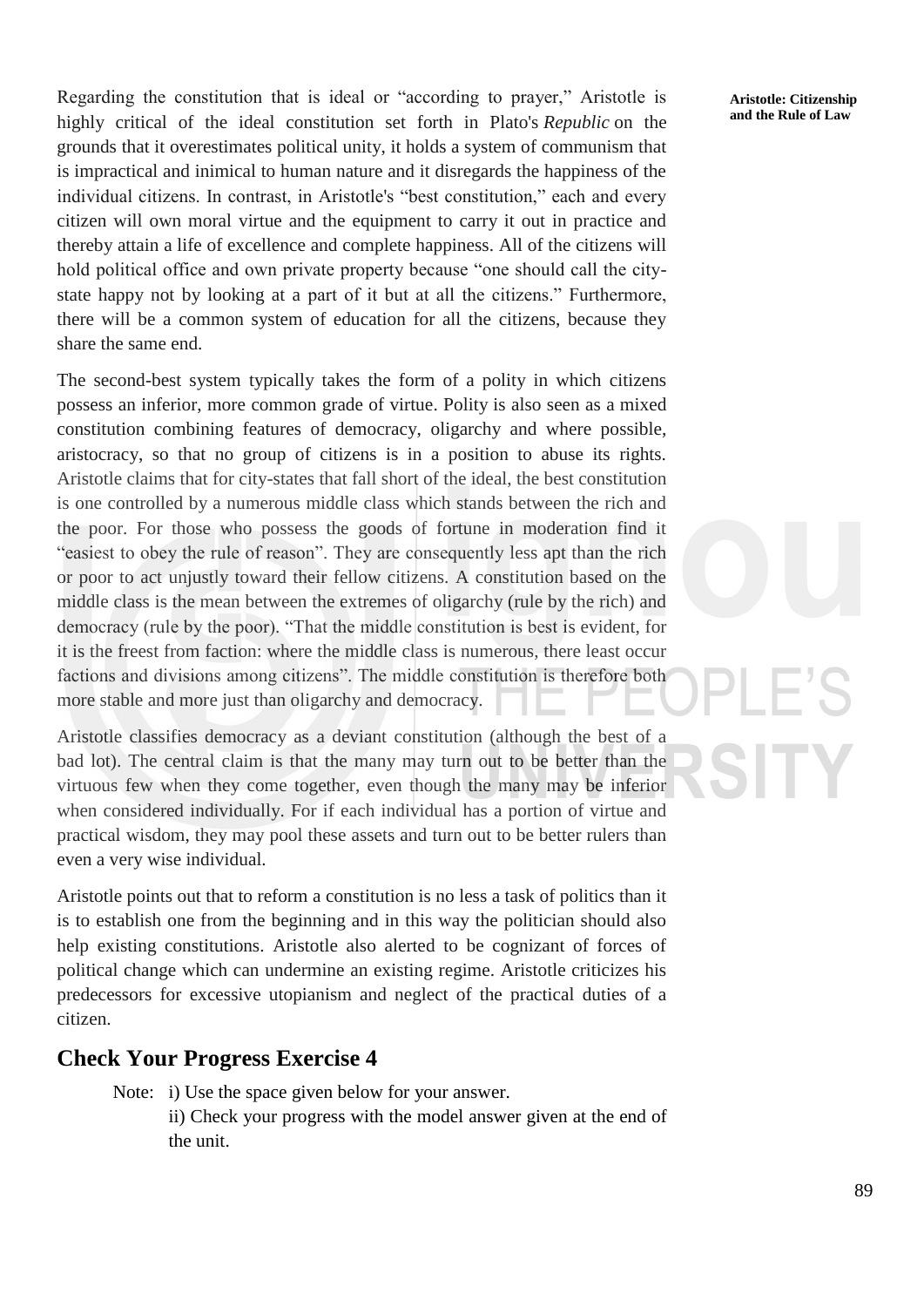1. Aristotle has propounded six types of constitution. Which are they? Amongst them, which one is best suited for contemporary times? Justify your answer.

…………………………………………………………………………...…… …………………………………………………………………………...…… …………………………………………………………………………...…… …………………………………………………………………………...…… …………………………………………………………………………...…… …………………………………………………………………………...……

## **6.6 ARISTOTLE AND CONTEMPORARY RELEVANCE**

Aristotle's relevance lies in the fact that he brought significance of empirical engagement in political philosophy. Aristotle's influence on John Rawls's theory of justice is more than evident. Like Aristotle, Rawls treats justice as fairness. Rawls also borrows formal and substantive understandings of justice. Another important fact which reflects Aristotle's impact on Rawls is seen in 'principle of reciprocity'. Justice for both Aristotle and Rawls rests on the fact that one should treat another human being the way one wants to be treated oneself. Even the human rights discourse reflects this contribution of Aristotle. In the modern political judicial structure, rule of law is followed and 'treating like cases alike' is followed. Rawls failed to imbibe certain values in Aristotle's theory of justice. Rawls theory is excessively universalistic and rationalistic and lacks Aristotle's sense of community, of the historical rootedness of the ethical conduct of individual moral agents. In the theory of communitarians like MacIntyre, they ignore Aristotle's theory of justice where weightage is given to universally valid and rationally apprehensible principles of natural justice.

What we learn from above insight is that even today philosophers, theorists and thinkers need to find a refined balance between physical/social, universal/particular, rational/irrational, just/unjust and ethical/unethical – from Aristotle.

#### **6.7 LET US SUM UP**

After reading the main ideas of Aristotle regarding citizenship and the rule of law, it becomes clear that his ideas were products of his time. For Aristotle, the universal adult franchise was not a reality as he was a product of society divided on the basis of the binary opposition of master/slave; native/foreigner, man/woman, adult/child. Here these two categories were not only different from each other but hierarchical also wherein one aspect is superior to the other. Thus, Aristotle's citizenship idea was limited to 'adult native master man'. However, Aristotle's idea of citizen based on the virtue of being a ruler and ruled is a relevant cornerstone of modern liberal democracies. Similarly, Aristotle's notion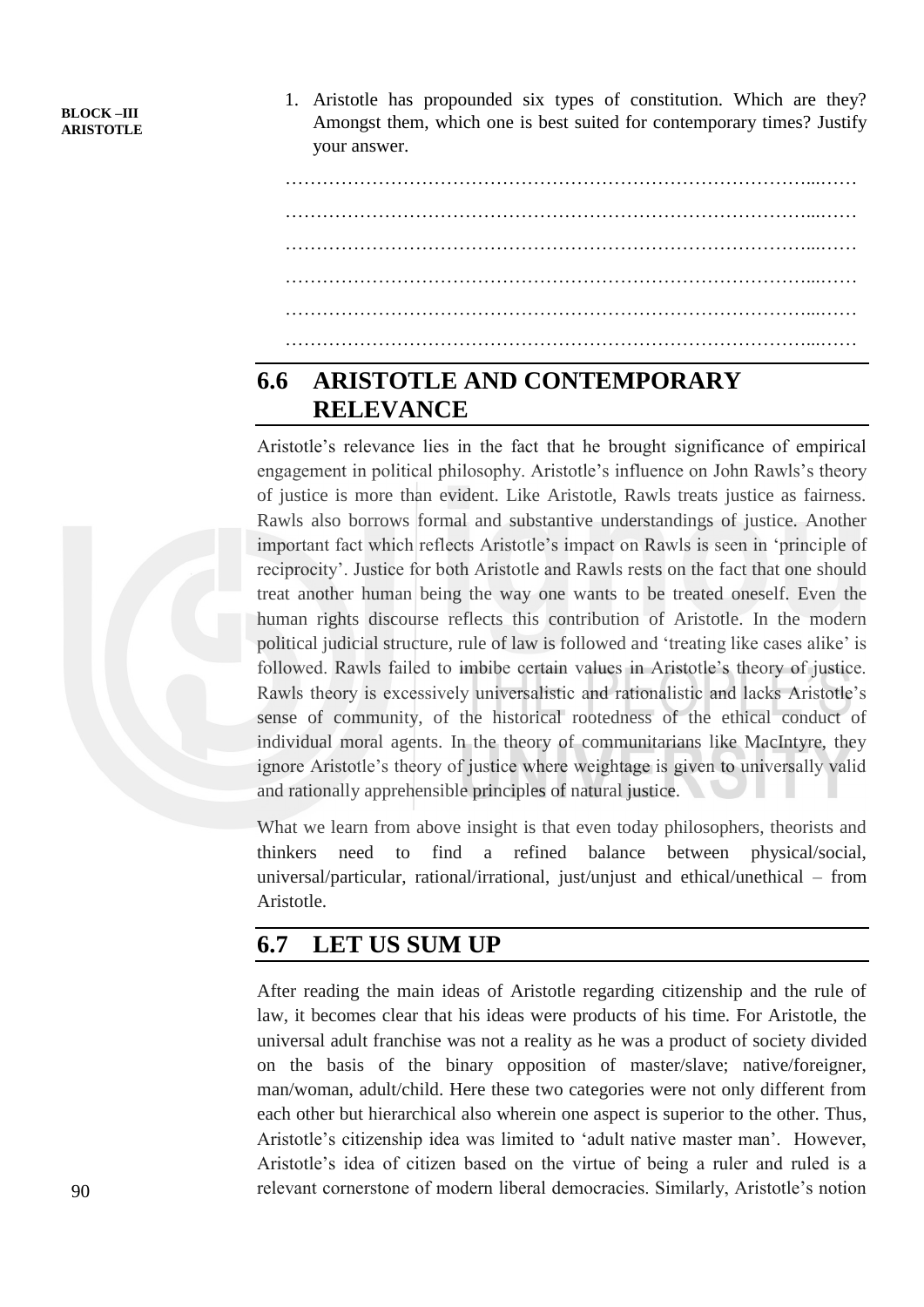of justice as fairness and justice based on the principle of reciprocity has influenced future scholars of political theory and political philosophy. Aristotle's understanding that different contexts demand different forms of government is a relevant point to understand the significance of context in defining political experiments and experiences. Therefore, we can conclude that the relevance of Aristotle's ideas is eminent in the fact that for some contemporary issues and challenges in politics, his ideas act as a signpost.

#### **6.8 REFERENCES**

A. Skoble and T. Machan. (2007). *Political Philosophy: Essential Selections*. New Delhi: Pearson Education. pp. 53-64.

T. Burns. (2009). 'Aristotle', in D. Boucher and P. Kelly. (eds.). *Political Thinkers: From Socrates to the Present*. Oxford: Oxford University Press. pp. 81-99.

C. Taylor. (1995). 'Politics', in J. Barnes. (ed.). *The Cambridge Companion to Aristotle.* Cambridge: Cambridge University Press. pp. 232-258.

D. Hutchinson. (1995). 'Ethics', in J. Barnes (ed.). *The Cambridge Companion to Aristotle.* Cambridge: Cambridge University Press. pp. 195-232.

#### **6.9 ANSWERS TO CHECK YOUR PROGRESS EXERCISES**

#### **Check Your Progress Exercise 1**

1. Aristotle perceives science as a product of cognitive quality of persons engaged in search of knowledge. He emphasises on change and plurality of truth we experience. Science for Aristotle is a product of three things coming together, namely, production of something, practical action and theoretical contemplation. All three aspects are connected and unified.

## **Check Your Progress Exercise 2**

1. For Aristotle, man is by nature social being, political being and ethical being. Human beings are social beings because they are always to be found living together with others in society or in a polis. Additionally, however, Aristotle considers it to be a 'characteristic of man that he alone has any sense of good and evil, of just and unjust'. According to Aristotle, then, man is by nature an ethical being. In Aristotle's view, for human beings a natural life is a life of justice. This is what differentiates the human species from other species of animals. Only if human beings live a life of justice do they satisfy the requirements of their own nature and thereby become proper human beings. For Aristotle, the ultimate aim of politics is to enable this process of personal development to take place.

**Aristotle: Citizenship and the Rule of Law**